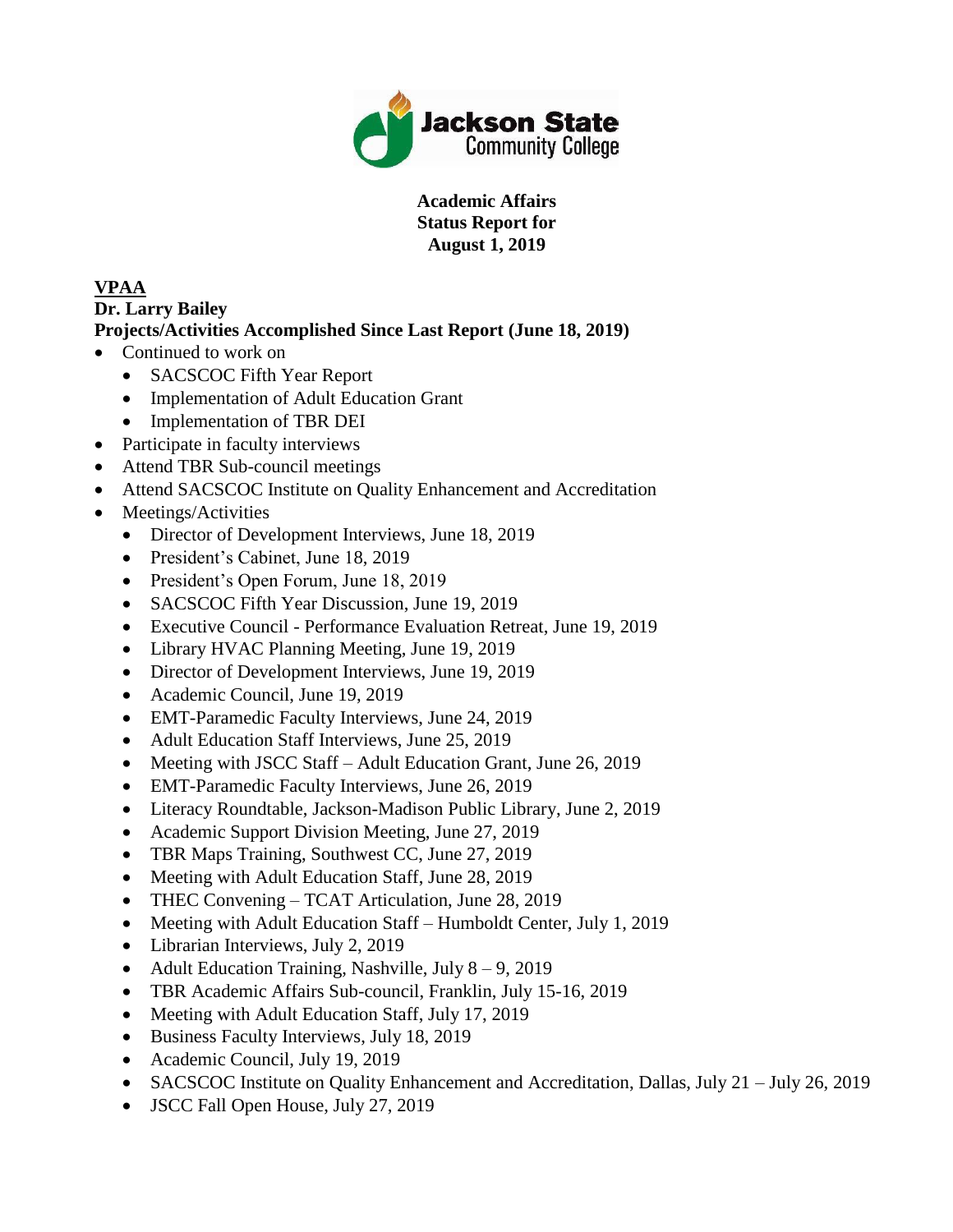- Debriefing Concerning JSCC Exit Exam July 29, 2019
- McWherter HVAC Planning Meeting, July 30, 2019
- Executive Council, July 31, 2019
- Nursing Faculty Interview, July 31, 2019

- Participate in inservice week activities
- Provide update to mayors in Paris
- Hold division meetings with Division of Business/Industry, Division of CIT/Health Sciences, Division of Communication/Humanities, Division of Math/Science, Division of Nursing, and Division of Social/Behavioral Sciences during inservice week.
- Provide opportunities for training for the TBR DEI during inservice week.
- Continue to work on
	- SACSCOC Fifth Year Report
	- Implementation of Adult Education Grant
	- Implementation of TBR DEI
- Meetings/Activities
	- President's Cabinet, August 1, 2019
	- Respiratory Care Pinning, August 1, 2019
	- Health Science Faculty Interviews, August 5, 2019
	- Meeting with Mayor Greer and Mayor Gerrell, Paris, August 6, 2019
	- THEC General Education Summit, MTSU, August 7, 2019
	- Paramedic Graduation, August 9, 2019
	- Academic Council SLO Retreat, August 13, 2019
	- Call to Discuss Health Science Position, VIA Phone, August 13, 2019
	- Call with THEC Concerning NC-SARA Renewal, August 14, 2019
	- Accessibility Task Force, August 14, 2019
	- DEI Update, VIA Phone, August 15, 2019
	- Inservice Week, August 19-August 23, 2019
	- Health Science Division Meeting, August 19, 2019
	- Math/Science Division Meeting, August 20, 2019
	- Social/Behavioral Science Division Meeting, August 20, 2019
	- Business/Industry Division Meeting, August 21, 2019
	- Communication/Humanities Division Meeting, August 21, 20-19
	- Adjunct Inservice, August 21, 2019
	- Fall Convocation, August 22, 2019
	- Academic Affairs Meeting, August 22, 2019
	- Meeting with Faculty Council Executive Committee, August 22, 2019
	- Nursing Division Faculty Meeting, August 23, 2019
	- Call with TBR (Treva Berryman) Concerning AAS in Gen Tech, August 26, 2019
	- Welcome Back Bash, August 29, 2019
	- Meeting with Business/Industry Faculty Concerning Stackable Credentials, August 30, 2019
	- Executive Council, September 4, 2019
	- Accessibility Task Force, September 4, 2019
	- DEI Discussion, September 5, 2019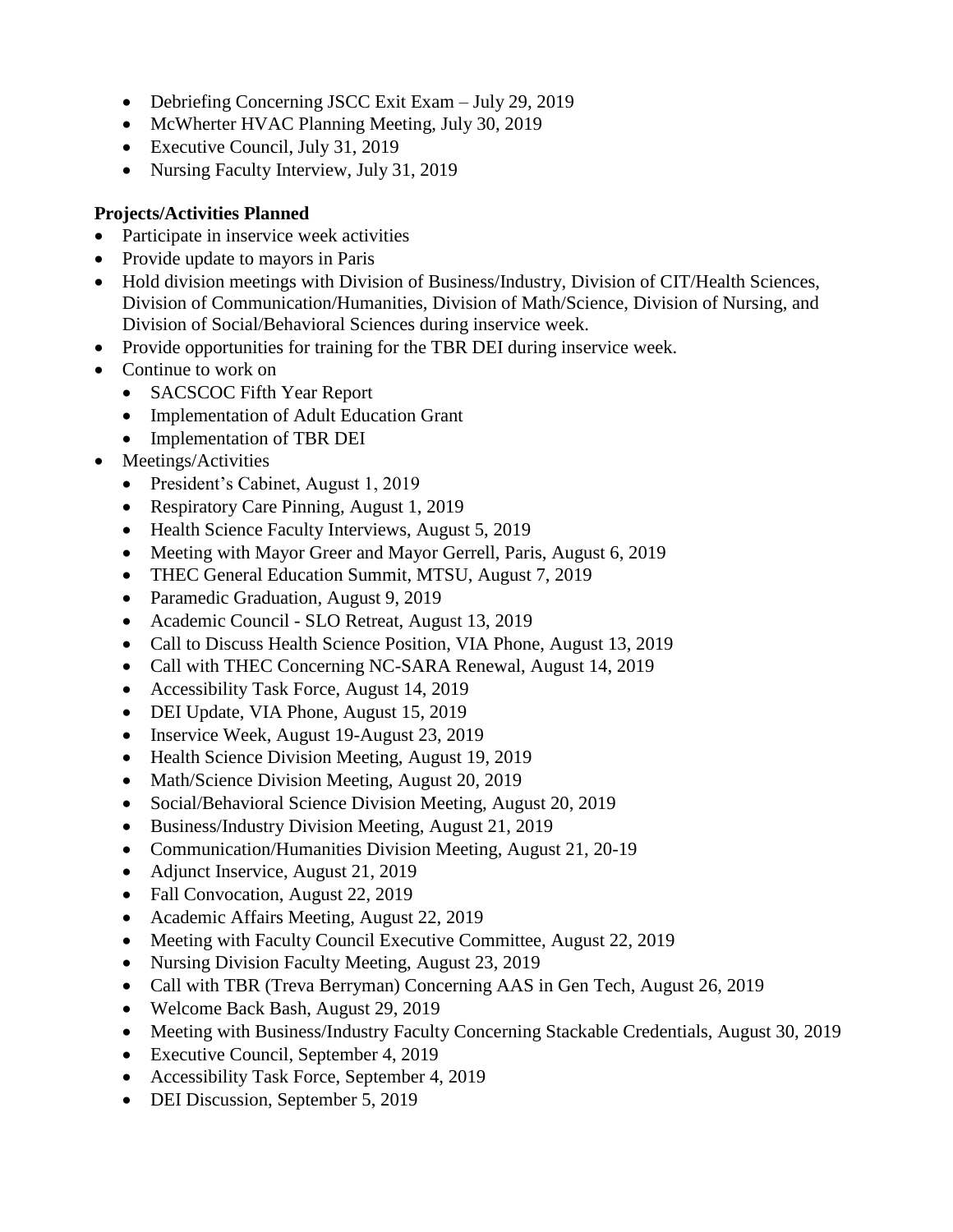- Academic Council, September 5, 2019
- SEM Zoom Call with AACRAO Consultant, September 6, 2019
- Meeting Concerning JSCC Small Business Development Center, September 10, 2019

#### **Melissa Lyles**

### **Projects/Activities Accomplished Since Last Report**

- Assisted students with registration issues for summer and fall 2019 (pre-req overrides, repeats, etc.)
- Completed FLAC Second Summer Session Contracts
- Monitor DEI Entries
- Processing various late withdrawal requests

## **Projects/Activities Planned**

- Assist with registration for fall 2019 semester
- Work on FLAC contracts for fall 2019 semester
- Continue to monitor DEI entries

# **Jennifer Cherry**

# **Projects/Activities Accomplished Since Last Report**

- Approved several TAF purchases
- Met with and advised several students
- Served as a gap advisor for several dates/times in the Registration Center
- Served as an advisor for several GE sessions
- Presented at West Tennessee Healthcare regarding the Adult Ed grant
- Completed the catalog and worked with Victor to update pictures and upload to web as well as minor editing
- Interviewed Adult Ed staff
- Meeting with Adult Ed staff at the Humboldt Center
- Conducted Adult Ed inventory at the American Job Center and United Way
- On vacation July 5-12
- Cleared up some faculty credentials in eCampus
- Completed the TBR TAF plan
- Assisted several schools with questions regarding Dual Credit processes
- Completed building lead compliance training
- Set up Dual Credit training for July  $31^{st}$  and August  $1^{st}$ —emailed all high schools the information
- Met with Robin, Ruthea, Victor, and Sonny regarding creating an online submission tool for Dual Credit
- Participated in a two-day Adult Ed training session
- Worked with Melissa sorting files in the basement of the Science Building
- Created Adult Ed Student I.D. badges for library/AAC usage
- Verified adjunct credentials for second Summer term
- Cleared several new adjuncts for Fall

# **Upcoming Projects/Activities**

- DW updates (ongoing)
- Dual Credit training
- Prepping for adjunct inservice
- Dual Credit MOUs for 19/20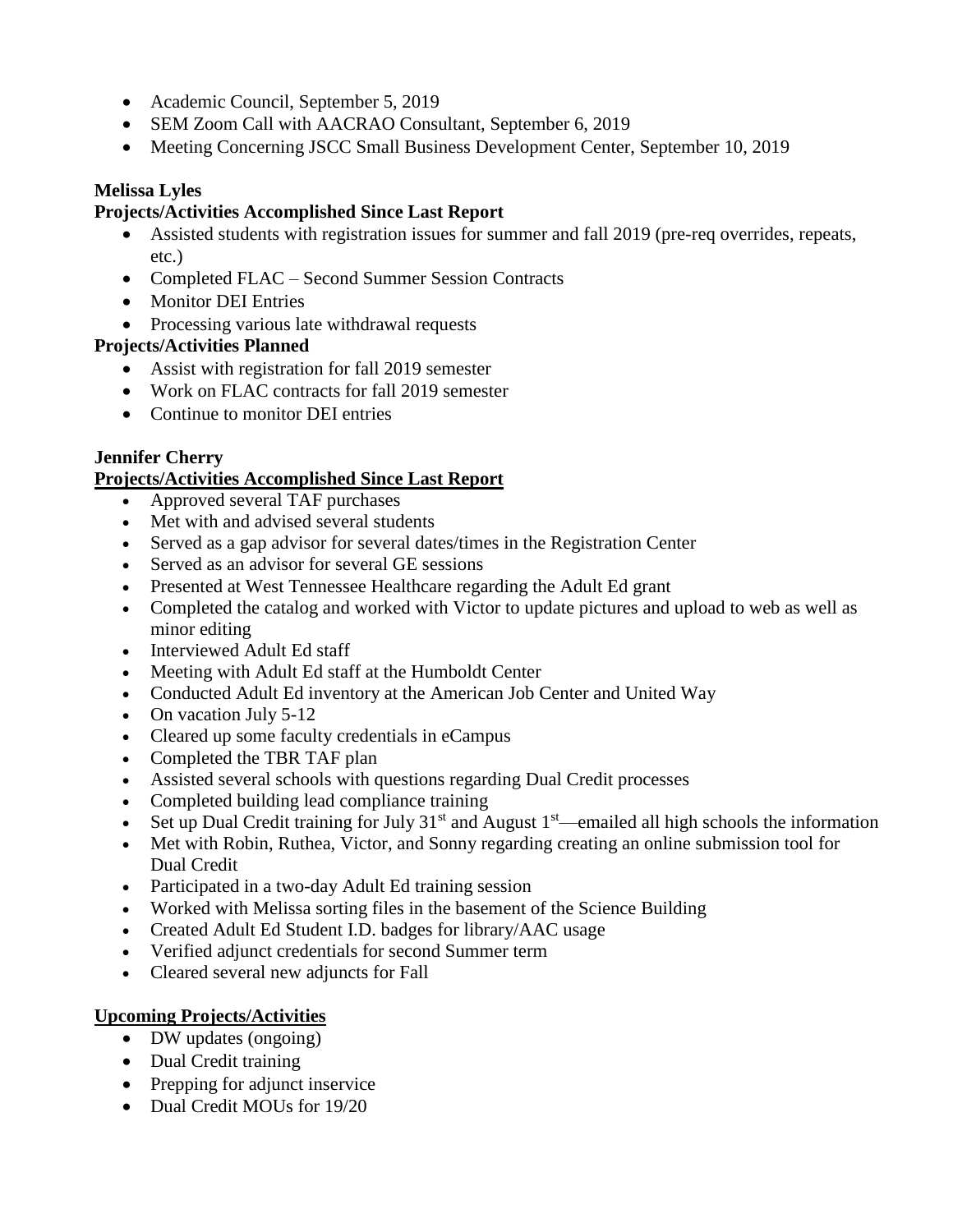- More GE sessions
- JCM ECH registration for schedule changes/few new students

# **Will Shull**

## **Projects/Activities Accomplished Since Last Report**

- Worked with Victor Garcia on gap advising request portal
- Attended DREAM meeting
- Met or corresponded with numerous readmit and new summer students regarding advising and their admission/registration process
- Organized calendar of gap advisors staffing advising presence in Registration Center for July and August
- Helped organize Great Expectations from the registration and advising side
- Helped during the extended hours in Registration Center
- Attended Banner meeting
- Worked with Robin Marek on PIN system
- Helped Meredith Hoffman prepare for TENNAIR presentation
- Helped organize Escape Rooms for COL 1030 for Summer and for QUEST Orientation

# **Projects/Activities Planned for Next Month**

- Help during Open House and extended hours as able
- Attend Convocation
- Continue to help advise students at GE, over email, in the Registration Center, and over the phone

## **Cindy Werner**

## **Projects/Activities Accomplished**

- Met with and advised several students
- Contacted students about attendance issues by phone, email, and face-to-face
- Monitored all English, Math, and Reading/College Success registrations for Summer 2019 and Fall 2019
- Contacted students with LS registration issues
- Assisted with GAP Advising
- Assisted with Great Expectations at Jackson, Humboldt, Lexington, Paris, and Savannah **locations**
- Prepared Great Expectations Orientation Sheets for Learning Support requirements for all **Orientations**
- Entered Grades for Learning Support Summer 1<sup>st</sup> Session courses
- Created Grading Spreadsheets for Summer 2019 LS Courses 2<sup>nd</sup> Session
- Attended Accessibility and Universal Design Training
- Attended Nursing Information Session
- Attended Adult Education Interviews
- Assisted with the AMT luncheon and registration/orientation session

## **Upcoming Projects/Activities**

- Continue to monitor all English, Math, and Reading/College Success registrations for Fall 2019
- Continue to assist with Dual Credit verification
- Continue to assist with GAP advising
- Continue to assist with Great Expectations at Jackson, Humboldt, Lexington, Paris, and Savannah locations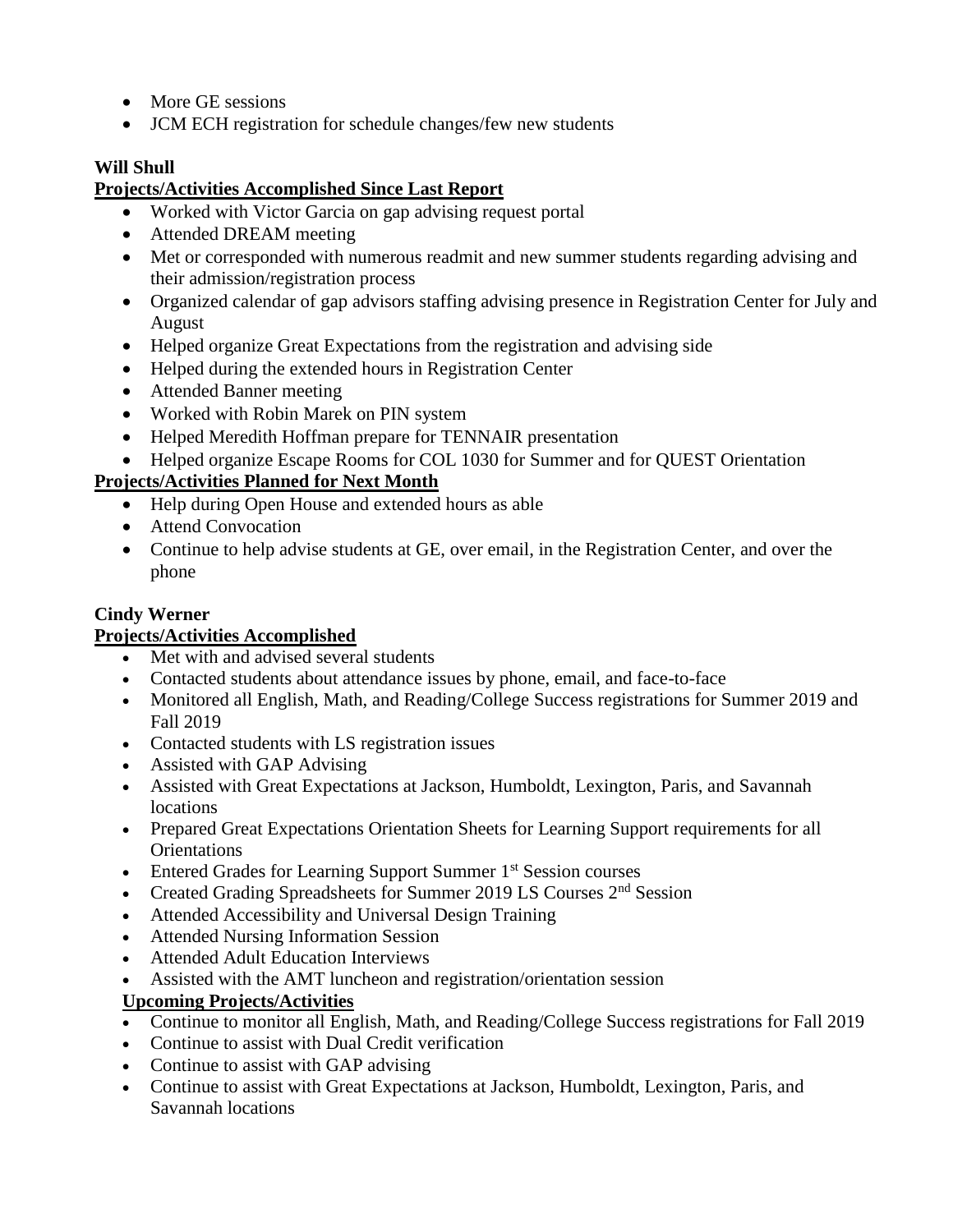- Will collect and enter Summer 2019 LS 2<sup>nd</sup> Session final grades for all READ 0010 and ENGL 0010
- Continue to prepare Great Expectations Orientation Sheets for Learning Support requirements
- Assist with In-service sessions as needed

#### **Academic Support Division**

#### **Projects/Activities Accomplished Since Last Report**

Patrick Davis

- Interviewed Instructional Librarian candidate
- Met with Library staff and Library Director
- Met with Distance Education staff and Distance Education Director
- Met with Writing Center Director
- Met with Academic Assistance Center Coordinator
- Met with Physical Plant to discuss summer temporary operations move due to H-VAC project.
- Attended Academic Council meeting
- Attended Online Quality Council meeting

### **Accessibility/ Universal Design Initiatives Update**

- Attended TBR Accessibility Campus Chairs conference call with Dean Linda Nickell
- Conducted campus Accessibility Workshop with guest, Judy Lowe, AVP from Chattanooga State Community College
- Participated in videoconference call with Cengage
- Course Development Meetings
- AGRI -1020 (Sara Youngerman)
- COMM-2025 (Kim Warren-Cox)
- INFS-1010 (Stacey Hendren)

#### **TBR Committees Update**

- Participated in conference call for upcoming of RFP for the Learning Management System (eLearn)
- Participated in conference call TBR Distance Education Committee and TN eCampus Advisory Committee
- Participated in conference call TBR TN eCampus Oversight Committee.

#### **Off-Campus Operations**

#### **Community**

- Attended Westar African American Leadership Conference
- Attended 100 Black Men of West Tennessee meeting

- Attend Academic Council meeting
- Attend Online Quality Council meeting
- Academic Support departments in the Library will relocate temporarily:
- $\bullet$  AAC L09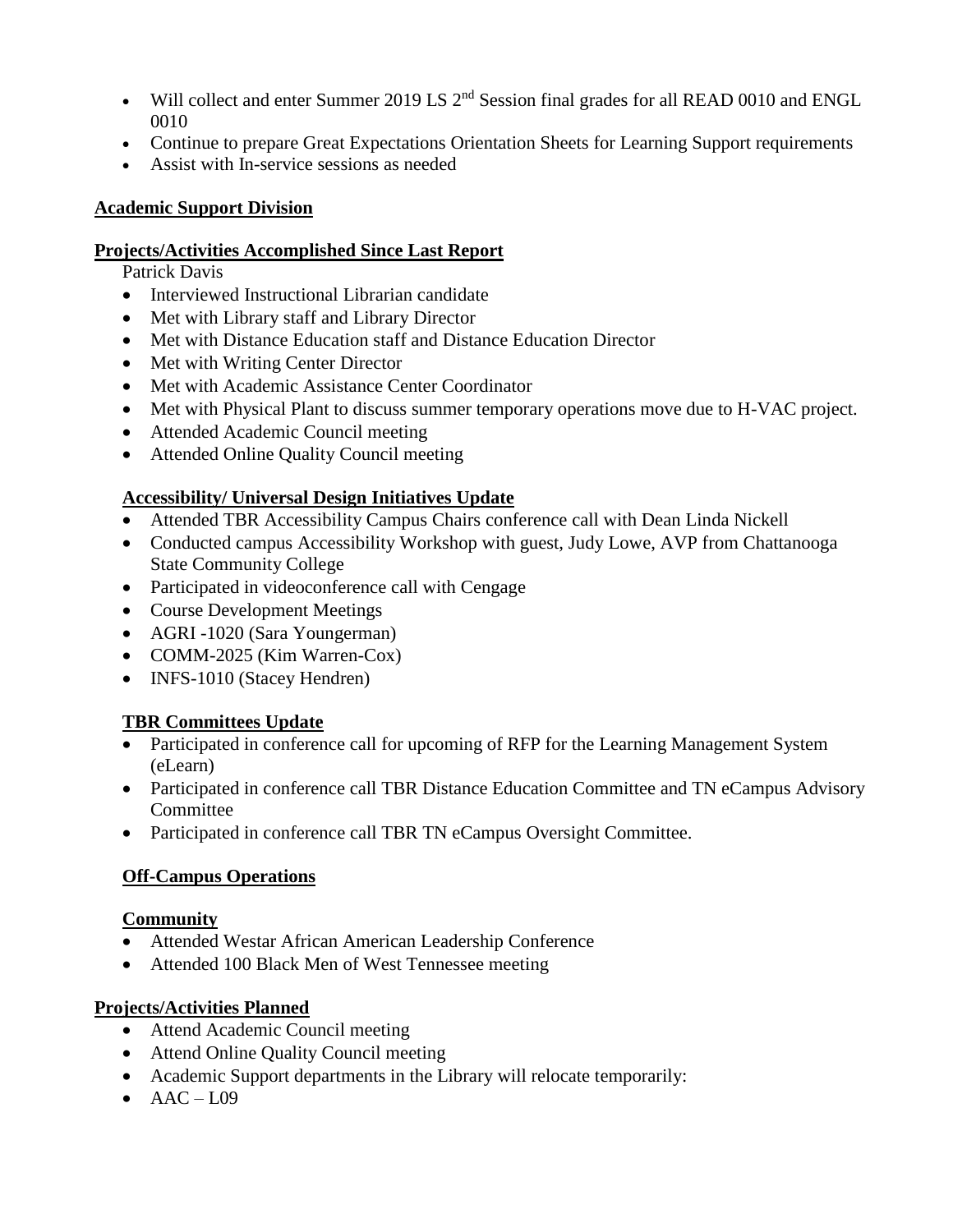- $\bullet$  Library C01
- Writing Center NUR 224
- Dean of Academic Support NUR 210
- Coordinate operations technology review for the division
- Develop accessibility policy and accessibility statement

#### **Academic Assistance Center**

### *Projects/Activities Accomplished Since Last Report*

### **Jackie Barnacastle**

- Building positive relationships with all visitors to the AAC:
	- o Sent survey request to JSCC and eCampus students who used AAC resources
	- $\circ$  Sent email to LPN students to inform them a tutor is available to assist in their coursework
- Aiding AAC staff with technology:
	- o Compiled survey responses for General Purpose. Tutoring and Testing to send to staff for review
	- o Configured AAC iPad to be mobile as an AAC kiosk to be instrumental during temporary move to Nelms
	- o Developed a new macro for tutoring visits vs. sessions in the Math Lab and Smart Math Center
	- o Assisted a staff member in retrieving lost information
	- o Attended LibGuide Training Webinar
- Working with SIT Team/Instructors addressing student needs and concerns:
- Will serve on Athletic Committee
- Safety Drills/Training:

## **Jeannette Stone**

- Spend time getting to know the needs of the students who visit the AAC:
- Seek out workshops, webinars, conferences and other training opportunities:
	- o Participated in Webinar "Getting Ready for Zoom"
	- o Participated in a LibGuides Training Webinar
- Grow and learn in my use of TutorTrac by exploring its uses for scheduling and maintaining records:
- Continue to learn and implement aspects of overseeing the Tutoring Program so that it functions efficiently and effectively:
	- o Contacting other colleges regarding resources used to train their tutors
	- o Working with Veronica to develop a new name for tutor/tutoring that will draw students to take advantage of the service offered
		- Prepared a list of questions to poll tutors via a survey
- Make necessary changes to the Tutor Training Handbook
	- o Perused graphics from a website offered by the Printshop

#### **Lorrel Fuller**

- Attend workshops or class to improve personal and/or team skills:
- Staying abreast of the latest procedures for administering exams in the AAC:
- Encourage student success, attend activities sponsored/geared toward students:
- Update policies and procedures in the AAC's OPM for testing: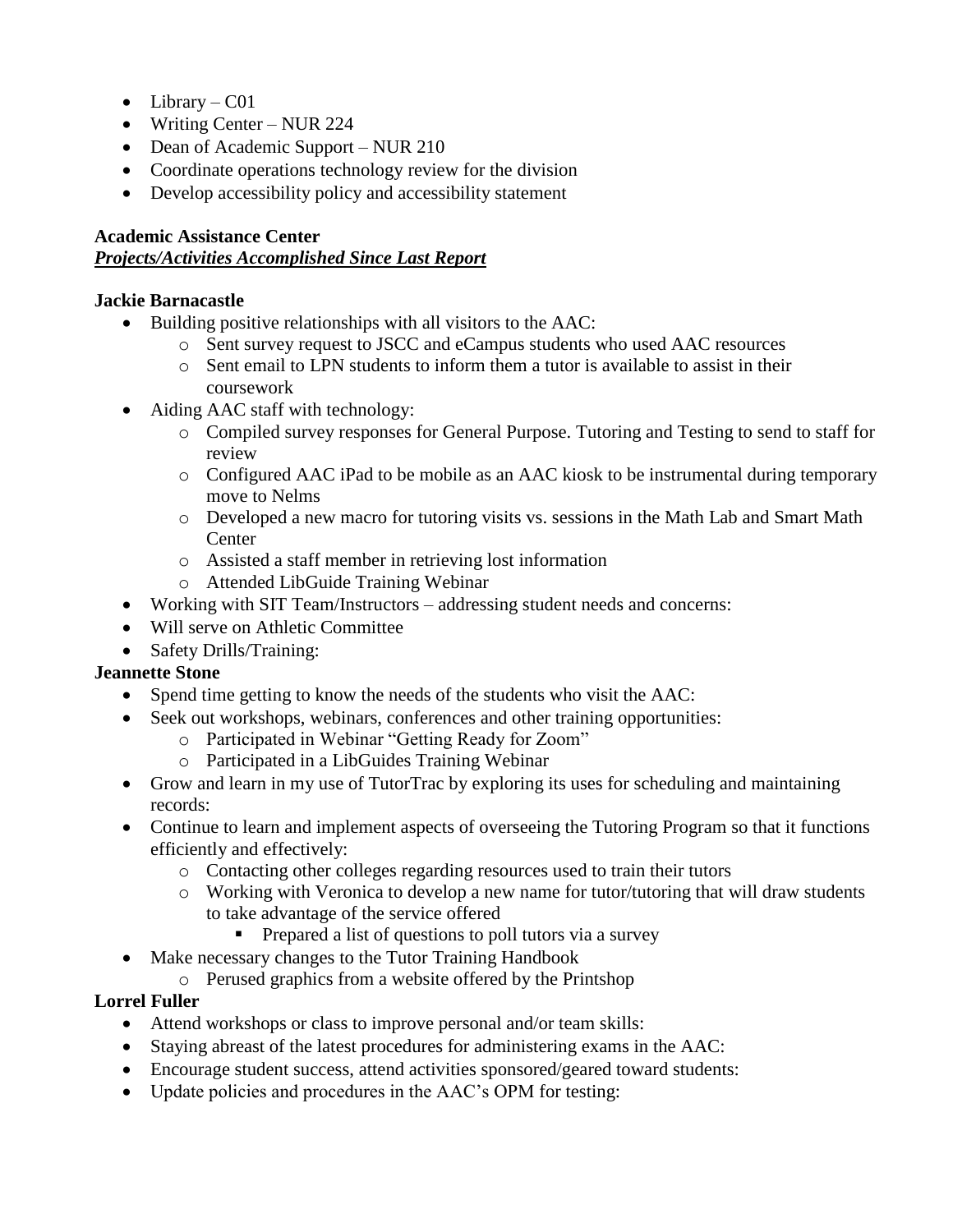- o Revised Student Rules and Policies of Conduct by adding one regarding children
	- Sonny Davis included it on the Test Registration Website
	- Lorrel added it to the form used for walk-ins to sign

### **Rita Hill**

- o Assisting in updating tutoring procedures and forms in the AAC's OPM
- o Represented the AAC and proctored exams in C128 on Friday, July 5, during the asbestos abatement in the Library

### **Veronica Jones**

- Market the Academic Assistance Center to make students aware of its existence as a resource to assist in meeting their academic goal:
	- o Gathered suggestions from various sources to develop a new name for tutor/tutoring that will not be intimidating to students and will draw them to take advantage of the services offered
- Consult with Deans and faculty as a means to accumulate ideas and suggestions as to how the AAC can assist in meeting the needs of students:
	- o Met with Dean Mechel Camp and Dean Patrick Davis to discuss acquiring basic grammar tutors for fall 2019
- Staff attendance/participation in seminars/webinars for professional development
	- o Attended Accessibility Training Monday afternoon and Tuesday morning
	- o Participated in a LibGuides Training Webinar along with Jeannette and Jackie to consider it as a source for building training topics for tutors
- Attend/participate in Leadership activities offered by existing Jackson State institutional memberships or external organizations
	- o Viewing the Motivational Video "7 Principles to Live By For A Successful Life"

## **Distance Education**

- Worked on integrate Redshelf book tool into the test instance of D2L (All)
- Responded to help tickets in DE Helpdesk System (Jessica and Renee)
- Handled incoming phone calls/walked for DE support (All)
- Conducted a partial review of Jerry Cole's PSCI 1020 course redevelopment project (Renee)
- Conducted a training session on Dropbox use for Dr. McDonald's class (Renee).
- Attended the D2L System's Administration Meeting (All)
- Attended a meeting with Nearpod representative (All)
- Created TNeCourse courses AGRI 1010 and AGRI 1050 for Sara Youngerman in Banner (Renee)
- Met with Sara Youngerman, Patrick Davis to discussed upcoming course development of AGRI 1020 (Meisha)
- Administered contract for upcoming course developments to Kim-Cox and Sara Youngerman (Meisha)
- Processed NC-Sara Application to THEC, Payment via CC to NC-Sara Site (Meisha)
- Met with Kim Warren-Cox, Patrick Davis and Dr. Camp about Kim's COMM 2025 course development project (Renee)
- Created a course development shell for Kim's COMM 2025 course (Jessica)
- Created a course development shell for Bill Fry's History ground course (Jessica)
- Attended Accessibility trainings conducted by Chattanooga State (Renee (in-person) Jessica (inperson/virtual) Meisha (one in-person, other virtual)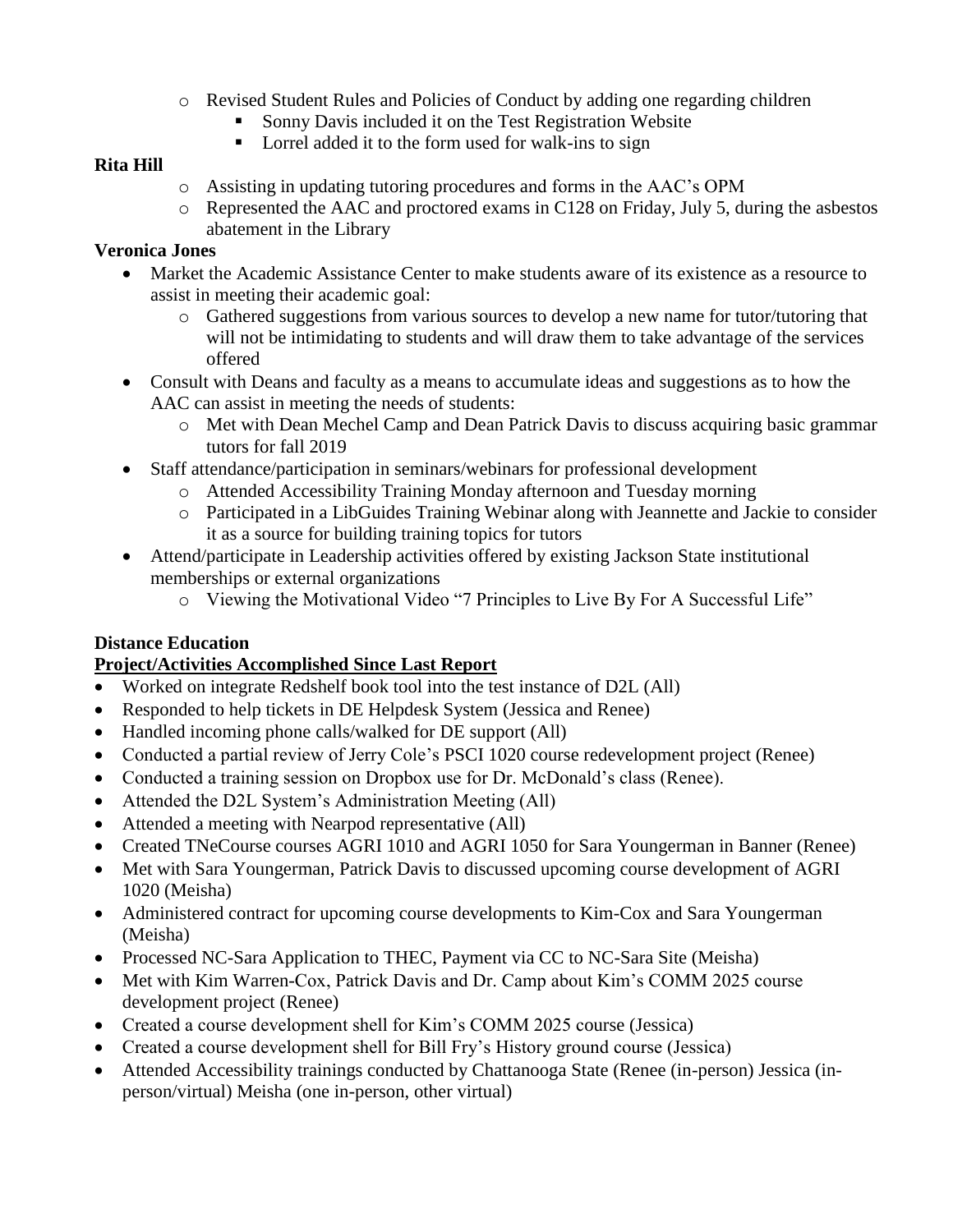- Held Team Huddle meeting to discussion project, departmental operations for Summer Session II and Fall 2019 (Meisha)
- Met with Nearpod representative about training options (Meisha/Jessica)
- Met with Zoom rep about new features (Jessica)
- Worked with Monica Ray to record Nursing Admission Requirements through BlueJeans (Jessica)
- Worked with Dr. McDonald on activities to incorporate into ENGL 0010 (Jessica)
- Worked with Gwen Foxx on creating an accessible syllabus (Jessica)
- Working with Chattanooga State D2L admins on creating Dean role and Users widget for viewing student progress (Jessica)
- Reached out Toney Phifer at Chattanooga State for Adobe accessibility training documents (Jessica)
- Discussed TV displays for DL class viewing in DE office and talked with Jessica about options (Meisha)
- Meet with OIT on split screen options for Distance Learning course monitoring (Jessica)
- Assigned work for Open House, J-State Ready upcoming events (Meisha)

- Continue to work on the process to verify enrollments and classes in eLearn (Renee/Jessica)
- Continue the review of PSCI 1020 (Renee)
- Provide support for COMM 2025 course development project (Renee)
- Provide support for ARGI 1020 course development project (Meisha)
- Continue Follett Bookstore testing (All)
- Represent Distance Education at Open House (Jessica)
- Represent Distance Education with for J-State Ready sessions (ALL)
- Coordinate site visits to Haywood HS, Middleton HS, Humboldt, Lexington, and Savannah (Jessica or Renee or Meisha)
- Coordinate with OIT for a site visit to Humboldt once classes begin (Jessica)
- Work with Course Developers for Fall (All)
- Represent DE department at ME3 event (Meisha or Jessica)
- Continue to prep for Fall semester operation (All)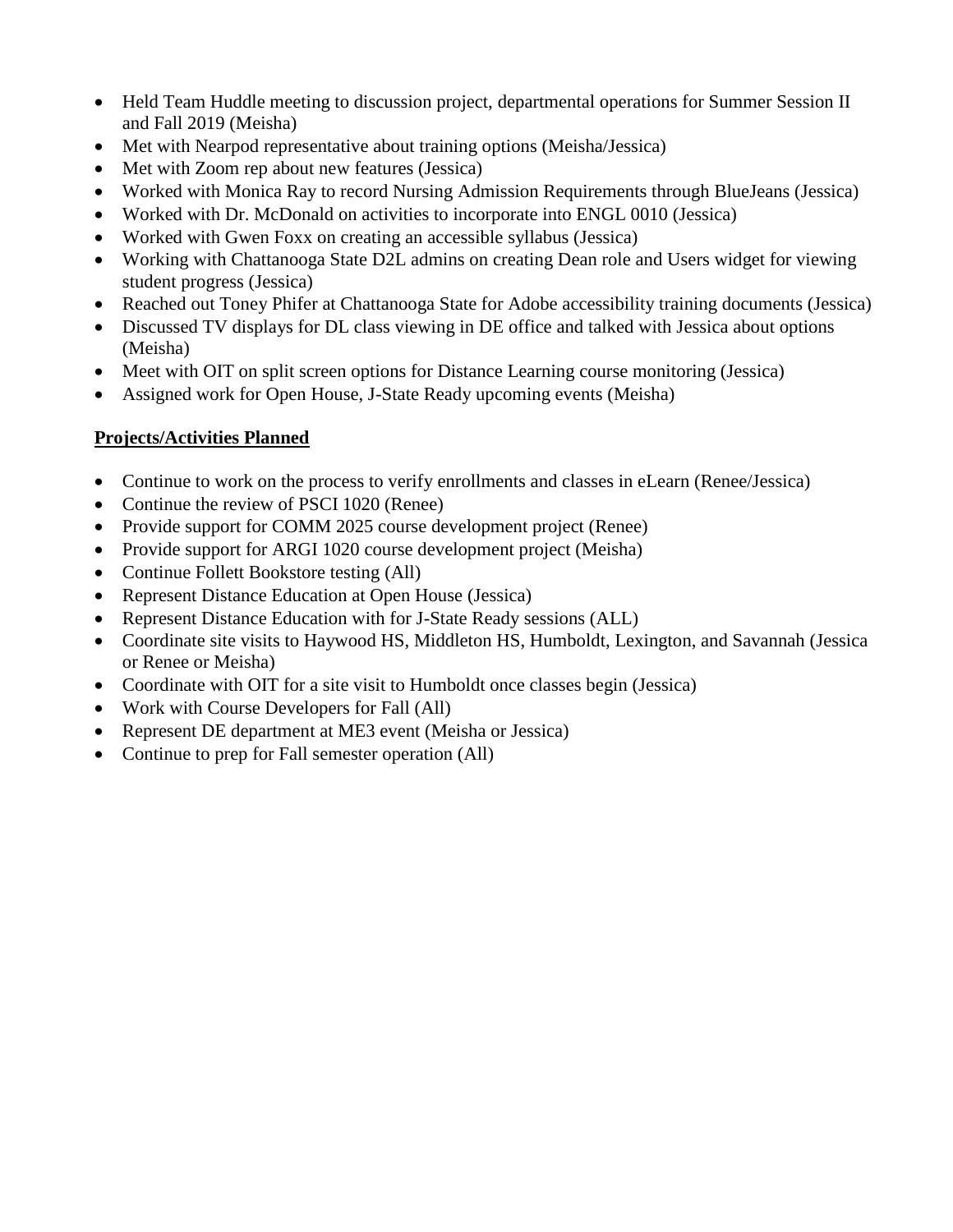### **Library Activities/Projects Accomplished Since Last Report**

### **Progress towards Performance Goals and Activities that have been done**

- Scott has served as a Gap advisor and served as an advisor at several Great Expectations sessions.
- Scott attended several SPOL trainings sessions (one for yearend reporting and one for new objectives.
- Completed the JSCC Library annual report for 2018-19.
- Met with a candidate for the Instruction position along with Dean Davis and Vice-President Bailey.
- Initiated a new search for the Instruction librarian position.
- Provided an overview of Library services and resources to the new Radiography students.
- Will do Library orientation sessions for Physical Therapist Assistant new students and Nursing new students.
- Has done planning with the Library staff for the move August 2 to temporary facilities.
- Attended a meeting with Dean Davis, Preston Turner, Veronica Jones and Dillon Tripp dealing with the move.

Participated in a Health and Wellness video being done on campus by using the walking trail.

## **Scott Cohen**

 **Goal**: **Create a Focus Group of historically underrepresented students targeted by Achieving the Dream. The focus group will make recommendations in regards to the services and resources of the JSCC Library.**

The focus group occurred on April 18, 2019. There were some great suggestions which I have compiled. I will discuss them with the staff this summer.

 **Goal: Start a Library newsletter to keep faculty abreast of resources and services of the JSCC Library**

There were 2 newsletters in the Fall, but none in the Spring.

- **Goal: Examine Travel Requests for the 2018-19 fiscal year with the Library staff.** Sylvia Rowe received a scholarship covering registration costs for the 2019 ACRL conference in Cleveland Ohio. I felt that this national conference would be something that would be beneficial for the staff to know about and approved her travel. Vanessa Jones attended the 2019 Tennessee Library Association conference. I attended the TBR Library Deans and Directors meeting.
- **Goal: A Library Staff member will attend a workshop on assessment to better understand how to assess Library patron needs.** Robyn Hicks attended the ACRL Conference on Assessment on October 25. This goal has been met.
- **Goal: I will attend a leadership workshop.** I attended a 2 day TBR Library Deans and Directors Leadership Workshop at East Tennessee State University. This goal has been met.

## **Robyn Hicks**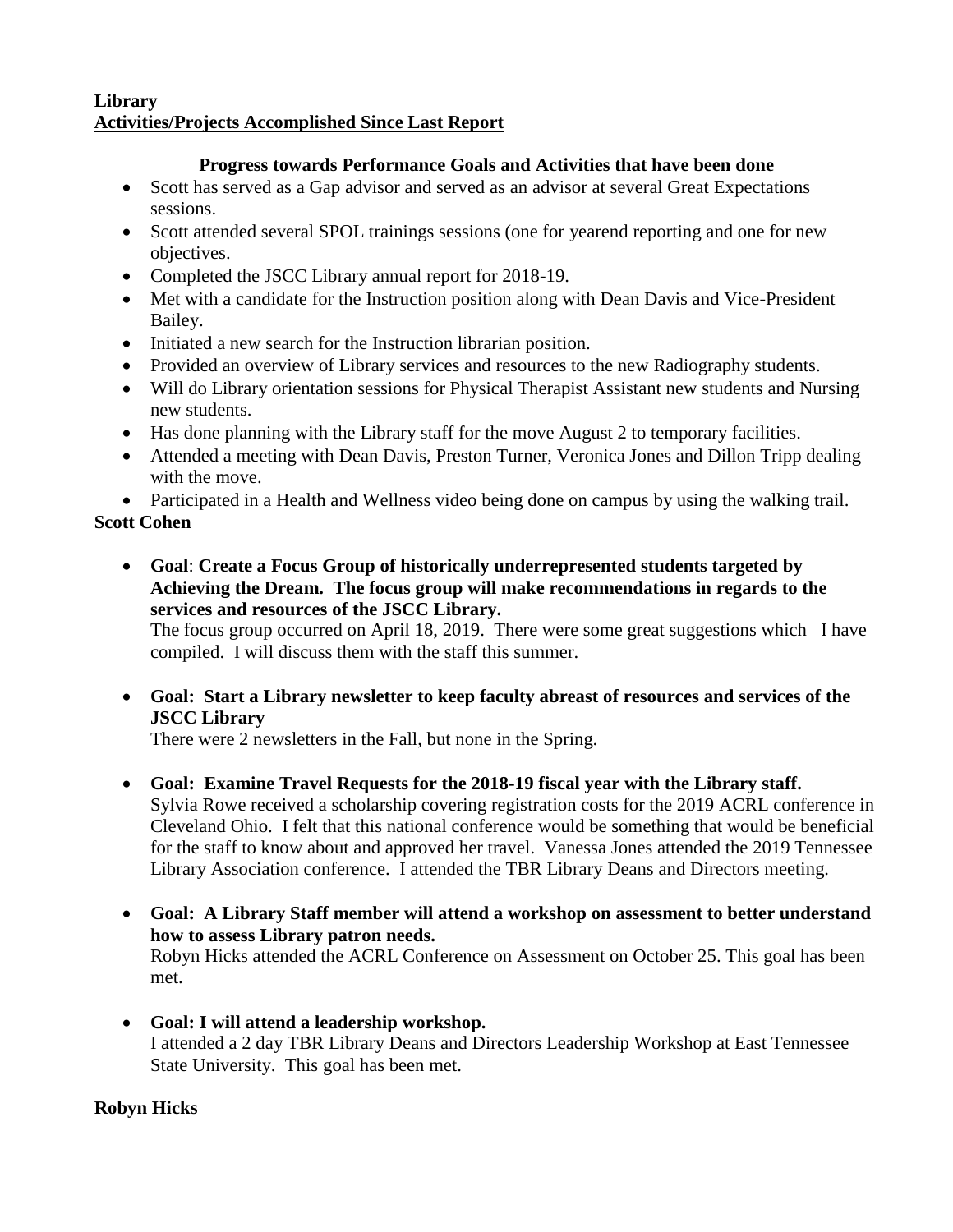- $\bullet$  Attended the 16<sup>th</sup> annual Circulation Conference in Memphis.
- Has attended several Quest meetings.
- Spoke to the new AMT students about the Library.
- Did a presentation for new Quest mentors.
- Will be involved with Quest week from August 5-9.
- **Goal: Attend campus events and represent the JSCC Library informing students of services.**

Robyn has worked with Quest students on campus. She has talked to various tour groups who have come to the Library.

## **Goal: I will partner with all JSCC satellite library centers in efforts to inform them of opportunities in library services and help them create programs. I will also keep them informed of all activities hosted on the main campus.**

Robyn will be working on this goal.

#### **Goal: I will attend professional development trainings, conferences, webinars and classes to enhance my job performance.**

Robyn attended the ACRL workshop on Assessment in Chattanooga on October 25, 2018. She attended customer service training in March, 2019 on campus. She will attend the  $16<sup>th</sup>$  annual Circulation Conference in Memphis.

#### **Goal: Revises the Student Assistant Training Manual.**

Robyn has been working on this, but hasn't completed it.

 **Goal: I will create programs expanding range of diversity and inclusion to develop a sense of belonging among all staff, faculty and students.**

She has developed displays on National Library Week, Reading Promotion, Women's History Month , Gardening Joys and Black History month among others.

#### **Vanessa Jones**

.

- Working on plans for a Library inventory.
- Helped Tony Rafalowski, James Mayo, Dr. Ryan Guth and Seth Harden in obtaining research materials on interlibrary loan.
- Is in the process of withdrawing many books from Library reserve. Many of the books were placed there by teachers who no longer work here.
- **Goal: Participate as one of the advisors to the Student Book Club.** Because of various issues, the Student Book Club will be implemented in 2019-20.
- **Goal: Attend professional development trainings, conferences, webinars and classes to enhance my job performance.**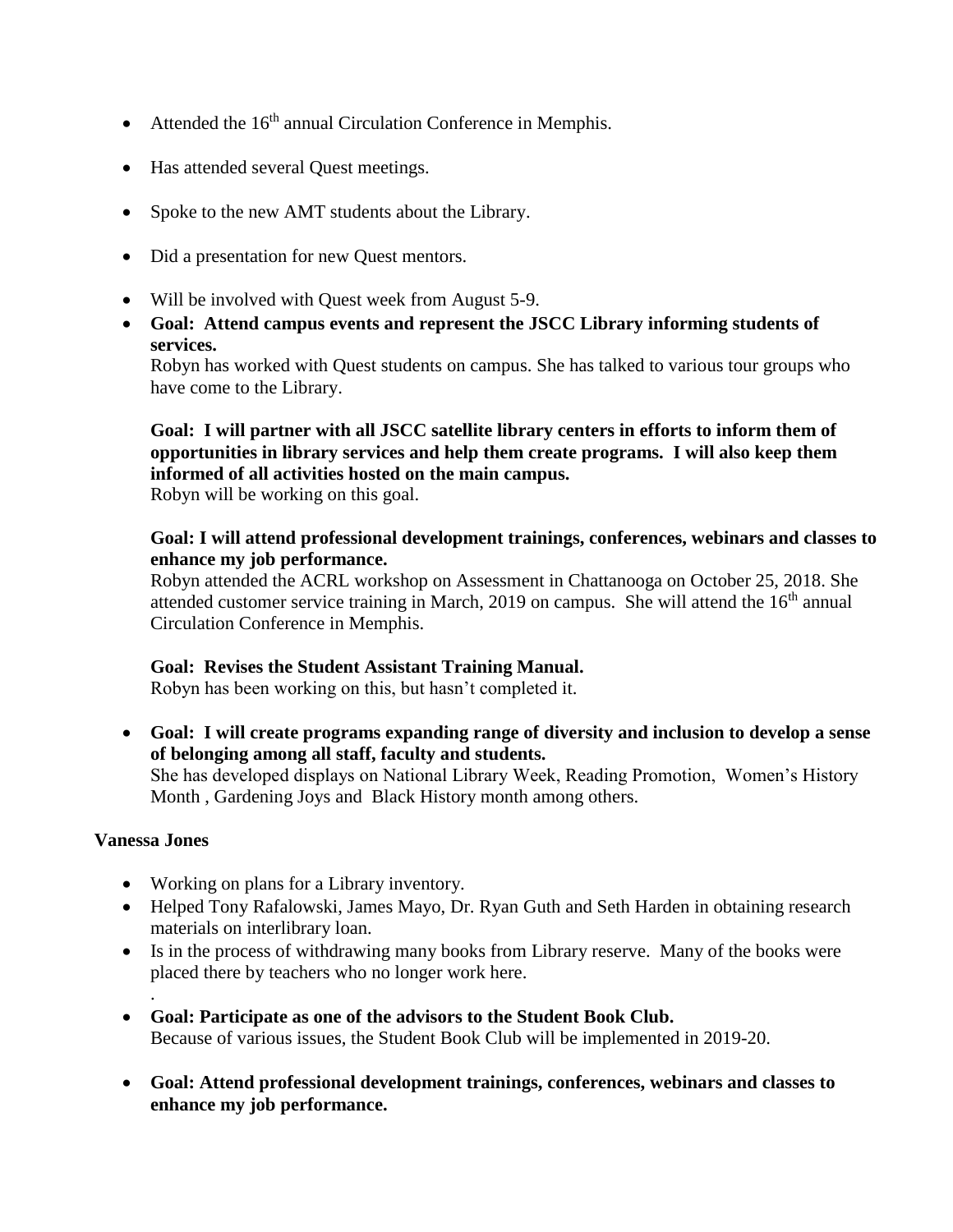Vanessa attended the Tennessee Library Association annual conference. She also attended the 2<sup>nd</sup> Annual Library Instruction Tennessee conference.

- **Goal: Will conduct an inventory of the Library's book collection.** Vanessa was to conduct an inventory in the summer, but because of the HVAC project, she will not be able to start it until later.
- **Goal: Work towards a Certificate in Youth Services and Literature to magnify my knowledge of young adult literature**.

Vanessa is looking at various other certificates.

 **Goal: Examine methods of Library instruction through online training, reading and discussion with colleagues.**

Vanessa has assisted Scott Cohen with Library Instruction and has done several sessions on her own. Vanessa completed modules on library instruction from the University of Texas.

### **Sylvia Rowe**

- Will attend a webinar on the usage of Hot Spots in libraries.
- Improved accessibility issues with Libguides.
- Created a Libguide for Dr. McDonald for an English Comp I assignment.
- Created a Libguide for a Modern World History class on the book Destiny of the Republic.
- Made a Library Instruction Request web form on Google Docs.
- Made a Library book request form on Google Docs for when the Library is out of the building.
- **Goal: Collaborate with Circulation Assistant (Carrie Baker) to implement and maintain social media accounts.**

Sylvia assumed complete oversight of Library social media posts when Carrie Baker left to take a faculty position here. Sylvia makes several posts a week.

 **Goal: Use the WAVE tool to evaluate LibGuides for accessibility issues and suggest changes to make those pages more accessible for students with disabilities.** She continues to monitor the JSCC Library LibGuides for accessibility issues.

## **Goal: Regularly assess Library databases to ensure links are correct and make necessary changes**.

Sylvia receives weekly Quality Assurance Reports via email that notify her of dead links. She promptly makes corrections and changes as necessary.

**Goal: Explore and assess Library chat software.**

Sylvia monitors the Chat feature and participates in the chat.

**Goal: Attend conferences, trainings and webinars on Library technology in order to increase my knowledge and stay informed of best practices and current trends**. Sylvia attended the national ACRL conference in Cleveland Ohio.

## **Writing Center**

# **Projects/Activities Accomplished Since Last Report**

Student retention / recruitment focused goal.

- The Writing Center is in the process of searching for a desk worker.
- The Writing Center is in the process of deciding which materials should be brought with them on their relocation.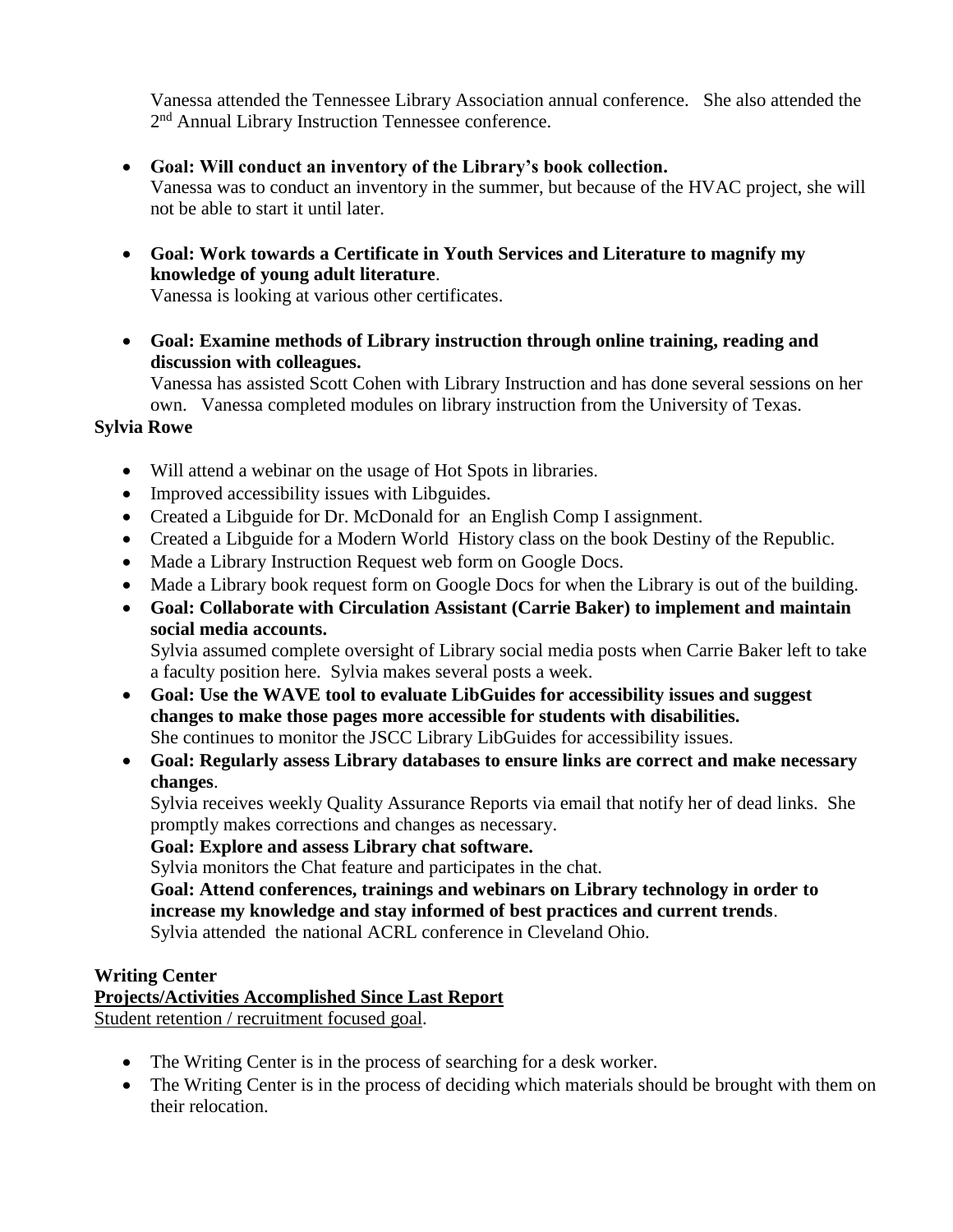- Dillon is prepping computers and supplies for the temp relocation
- The Writing Center will have a representative at the GE session tomorrow (Saturday July 27)
- Dillon attended the divisional meeting regarding the relocation on the  $25<sup>th</sup>$

### A departmental operations specific focused goal.

Dillon and Tony have been accepted to the International Writing Center Conference to present their findings regarding the co-req model for class instruction.

The Writing Center is in the process of preparing for their move to coincide with library renovations.

### **Business and Industry Division**

- Kimberly Johnson attended the Gibson County Workforce Development Board Meeting at the Milan Chamber of Commerce.
- Terri Messer continues conducting the Leadership Series at Teknor Apex to run each Monday, which started on May 20 and will run through October 14, 2019.
- Terri Messer attended the TN Small Business Development Center All Hands Meeting in Chattanooga, TN.
- Terri Messer and Kimberly Johnson attended President Hamilton's June 2019 Open Forum meeting.
- Terri Messer welcomed the AMT Cohort 6 students and parents during the AMT Orientation.
- Terri Messer participated in SBDC Counseling Session in Humboldt at the Humboldt Chamber of Commerce.
- Terri Messer participated in chamber visits with Joel Newman/Ron Acree.
- Terri Messer is developing a SBDC client organization plan.
- Terri Messer to contact Chamber of Commerce Directors for Humboldt, Henderson County, Decatur County and Brownsville/Haywood County.
- Kimberly Johnson attended the farewell reception for Shawn Daly at Toyota Bodine.
- Terri Messer met with Dr. Bailey to discuss workforce.
- Kimberly Johnson met with Dr. Jane David to finalize the APTA Event scheduled for Tuesday, July 16, 2019 in Ayers Auditorium.
- Kimberly Johnson met with Alex to discuss Kilgore Math classes.
- Kimberly Johnson attended the ECD Announcement in Lexington.
- Terri Messer attended Academic Council/Dean's meeting w/VPAA Dr. Bailey on June 18 and July 19.
- Kimberly Johnson attended the ECD announcement in Lexington for Bravo.
- Kimberly Johnson will be attending the THEC Contract Hour workshop hosted by TBR in Smyrna on August 20
- JSCC WFD will be providing Advanced EMT training for Gerdau to start in October.
- JSCC WFD hosting the FANUC Handling Tool Operation and Programming Class August 5-8, 2019.
- JSCC WFD concluding Benchmarking Assessments for Kilgore Flares.
- JSCC WFD began Kilgore Flares Math Skill Enhancement Course to run through August 9, 2019.
- JSCC WFD will conduct Technology Training at Kilgore Flares in August.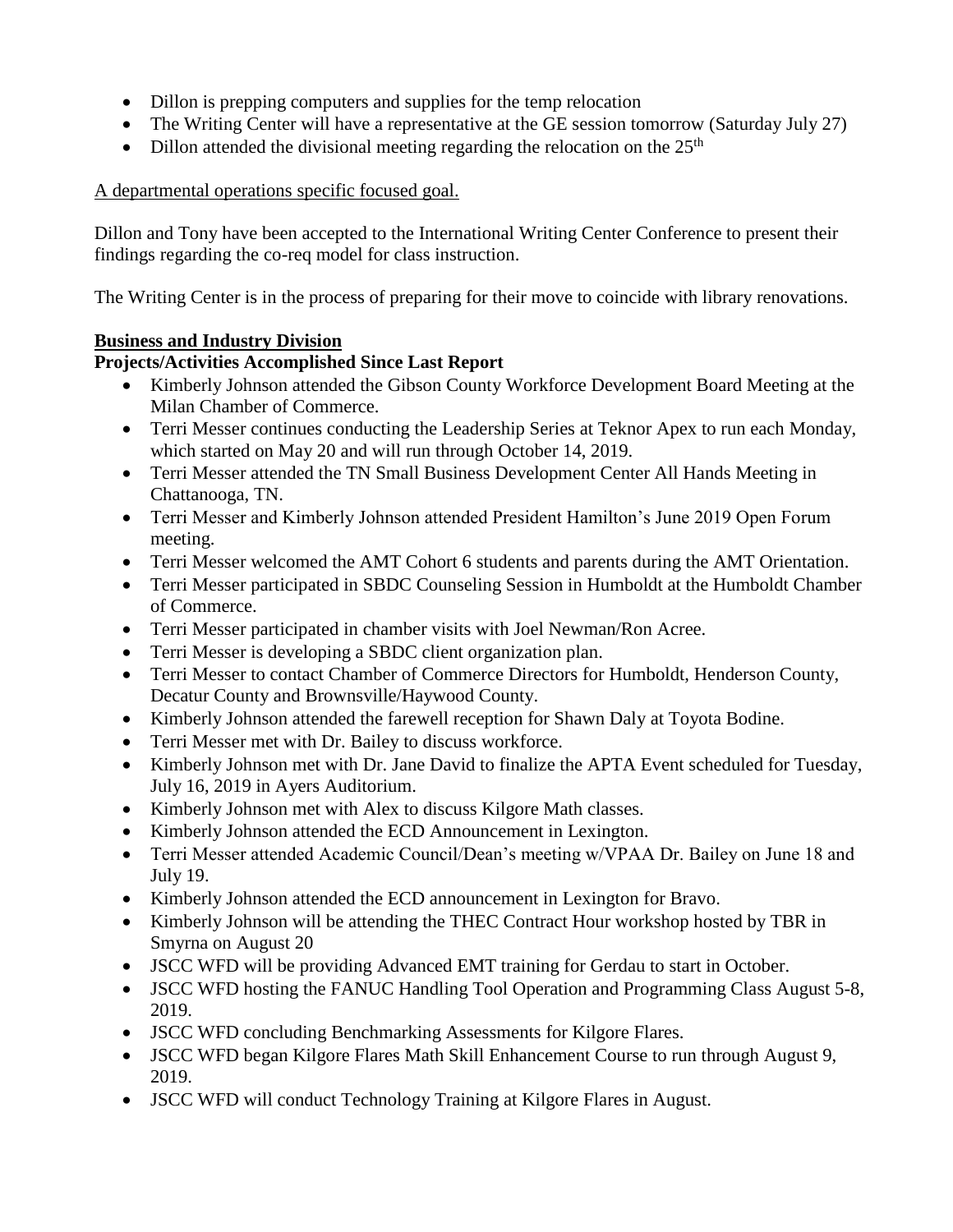- JSCC WFD coordinated BLS Heartcode Courses for incoming JSCC nursing students.
- JSCC WFD is partnering with KMI Group to provide additional ISO 9000 Training.
- JSCC WFD is providing Train the Trainer courses at Kilgore Flares.
- JSCC WFD is currently enrolling students in the Real Estate Licensure course to begin in September.
- JSCC WFD will be offering an open enrollment course in Basic Excel in late August.
- JSCC WFD is working with the Humboldt Chamber and SBDC to host a Quickbooks class at the Humboldt Chamber in August.

#### **Communication and Humanities Division**

#### **Projects/Activities Accomplished Since Last Report**

- Attended SPOL training
- Completed 2018/19 TBR International Education Annual Report
- Reviewed fall book list for submission to Follett
- Met Judy Evans at Lexington Center regarding possible dual credit of ENGL 0899 pilot at Riverside High School
- Attended regularly scheduled meetings (Online Quality Council, Academic Council, President's Forum, GE advising, etc.)
- Attended interviews for Adult Education leaders
- Attended Leaders are Readers meeting at Public Library
- Met with new adjunct faculty interviewees
- Met with Dean Patrick Davis and Veronica Jones regarding the need for grammar tutors for fall
- Attended some of the accessibility training offered by Chattanooga State
- Attended overview meeting with Dean Patrick Davis, Prof. Kim Warren-Cox, and Renee Clark regarding redevelopment of online speech course

#### **Projects/Activities Planned**

- Meet with Dean Grooms, Dr. Esquivel, Prof. Prater regarding adjunct faculty recognition program
- Finalize/record attendance and grades for study abroad students
- Continue staffing fall schedule
- Update/finalize 2018/19 SLO reports
- Complete SPOL goal information for 2018/19 and prepare goals for 2019/20
- Update/revise content for ENGL 0010 and 0899 labs and ENGL 1010 e-textbook
- Meet with Renee Clark regarding accessibility training to share with division
- Meet with Quest regarding Programs of Excellence
- Attend Saturday Open House for Programs of Excellence and advising
- Clone classes for division online sections
- Schedule training for ENGL 0899/0010 adjunct faculty, COL 1010/READ 0010 adjunct faculty, ENGL 1010 adjunct faculty

#### **Health Sciences and CIT Division**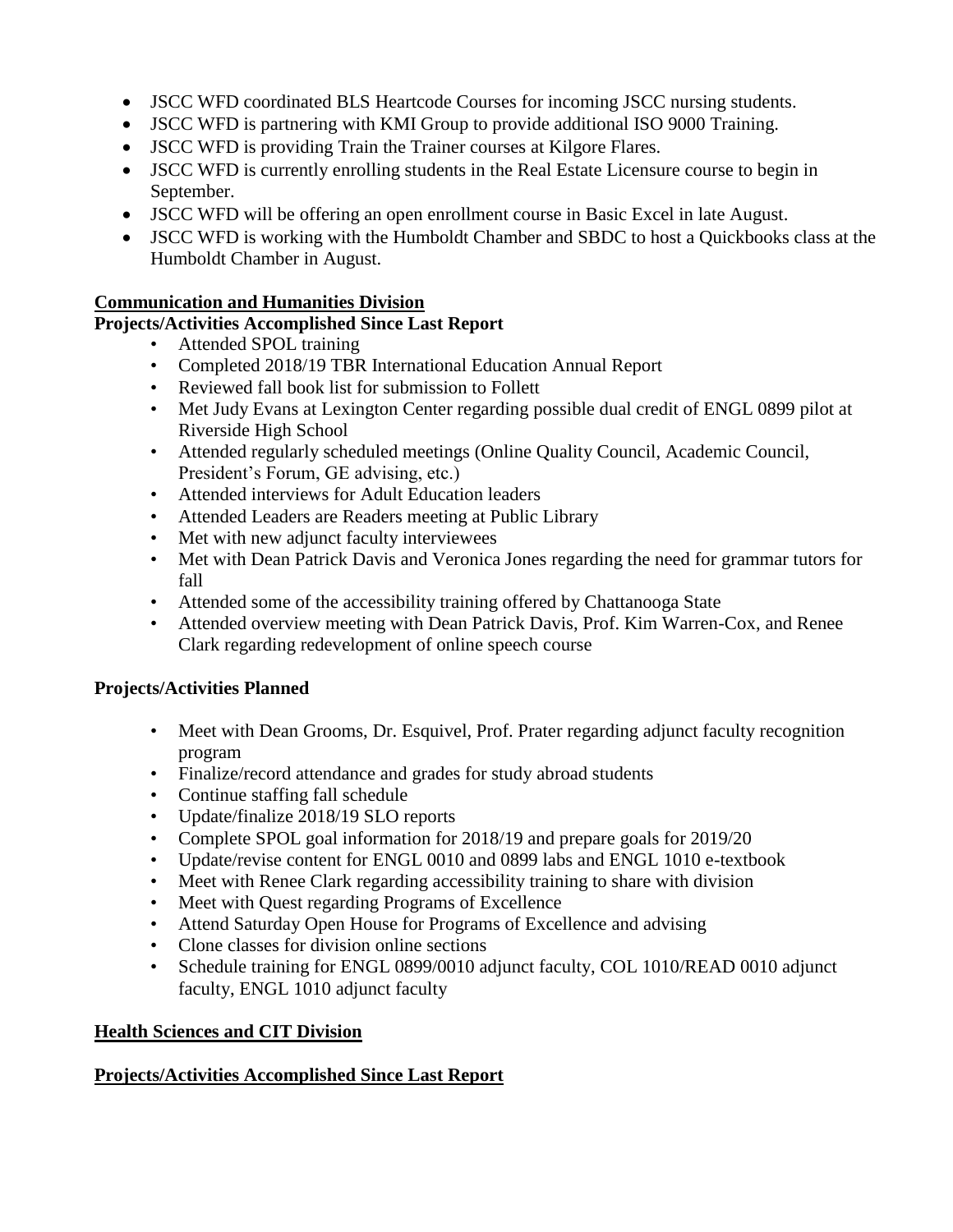• Tom Pigg will be attending the Community College Cyber Security (3CS) Conference in Shreveport, Louisiana, July 29 – August 1.

#### **Projects/Activities Planned**

• None to report.

### **New Issues**

• None to report.

### **Old Issues**

• None to report.

### **Other Items/Dates/Activities**

• None to report.

## **EMS Programs**

### **Projects / Activities Accomplished Since Last Report**

- Positive results from the Educational Quality Improvement Audit. Minimal recommendations made with efforts being made to implement those recommendations into the program.
- Interviews were conducted for a full time instructor for the program. The applicant that was recommended, declined the offer due to medical reasons. Job description will be revised and application process will begin again.
- 15 registered EMT students for Fall 2019 day class.
- 6 registered EMT students for Fall 2019 night class.
- 5 registered AEMT students for Fall 2019 class.
- 10 Paramedic students were accepted into the Fall 2019 Paramedic Program.

## **Projects / Activities Planned**

Applications are being accepted for a full time instructor.

## **New Issues**

• Response to CoAEMSP findings letter to be submitted by September 1, in preparation for CAAHEP November meeting.

## **Old Issues**

• Still working on a partnership with Medical Center EMS for an EMT class to meet their need.

## **Other Items / Dates / Activities**

- Paramedic Psychomotor Exam scheduled for August 6, 2019. Will be conducted in coordination with DSCC Paramedic program, with DSCC to host.
- Paramedic Class graduation, August 9 at 7 p.m.

## **Healthcare Technician Certificate Program**

- Our Savannah EKG students are completing their last week of class and will be eligible to take the EKG certification exam in August.
- Our summer phlebotomy students are also completing their last week of clinical and will be eligible to take their certification exam in August.
- Some of our fall Healthcare technician students did not pass their learning support classes in the spring/summer semester so this opened up some seats in the fall classes. We have basically refilled these classes on the Jackson campus. There are just a few seats left in some of the EKG and phlebotomy classes.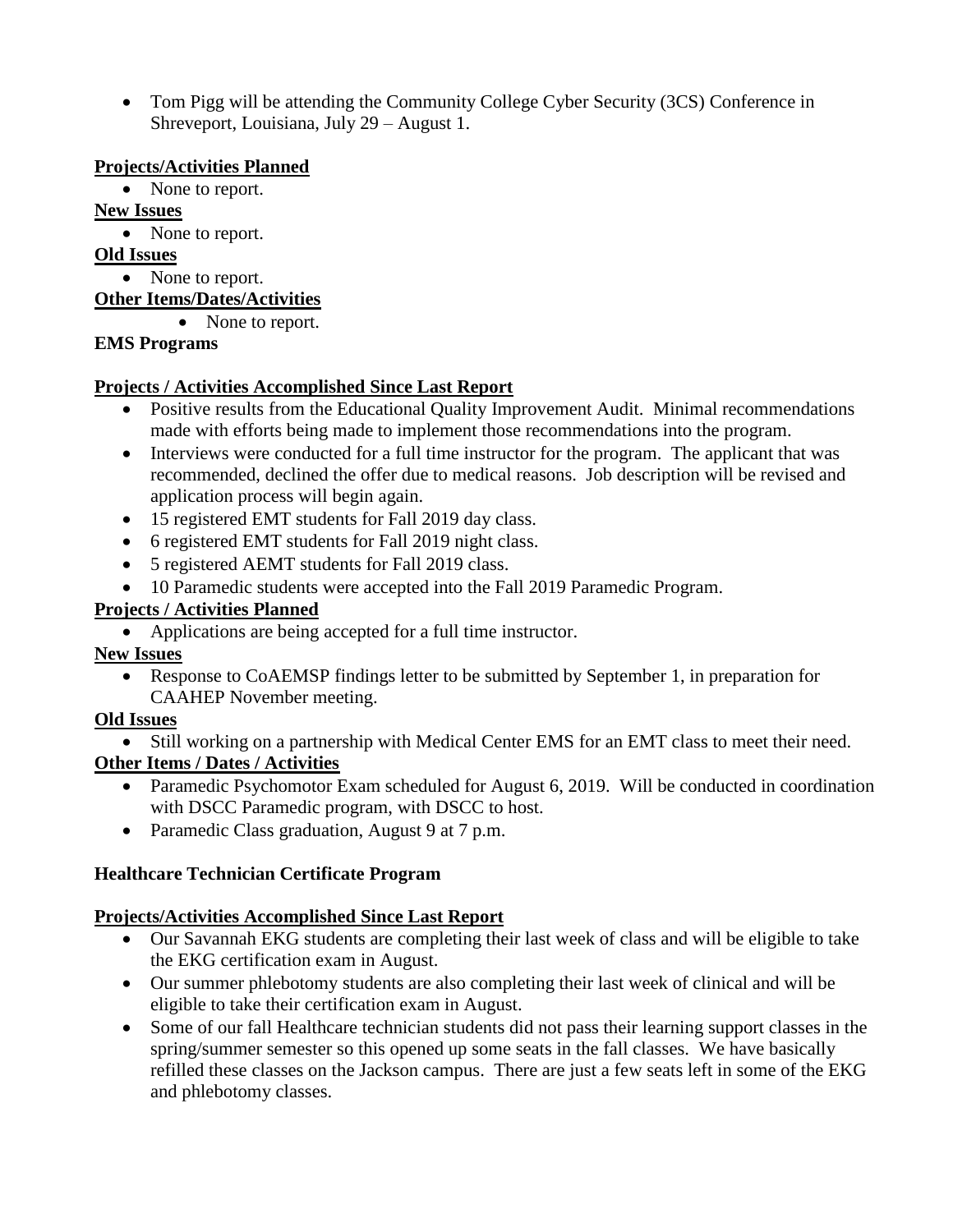- Next week I start orientation sessions for the fall phlebotomy classes then I will begin the approval process for clinicals.
- I have finished staffing the fall Healthcare Technician Classes and will soon schedule the orientation session for our faculty and lab assistants.

## **Projects/Activities Planned**

- This fall will be our first semester with the new 7-week format for the healthcare technician classes. I hope that this will help the students to be more successful in the classes and on their certification exams.
- I am offering NHA certification testing for our students on a frequent basis due to the large number of students completing our classes.

### **New Issues**

 We have new instructors again this semester, which adds more of a burden on me to have them prepared for what they need to do.

## **Old Issues**

• None to report.

# **Other Items/Dates/Activities**

- $\bullet$  July 30 & 31, 2019 GAP advising in the Registration Center
- August 1, 6, 12, 13, 19, 20, 27  $\&$  30 GAP advising in the Registration Center
- 

• August 6, 9, 13 & 16, 2019 Advise/Assist at Great Expectations

- August 12, 13  $\&$  15, 2019 NHA testing
- August 5, 2019 Participate on Interview Committee for Health Science faculty position
- August 8, 2019 Move Phlebotomy and EKG supplies from Savannah to Lexington

## **MLT Program**

## **Projects/Activities Accomplished Since Last Report:**

- The Tennessee Medical Laboratory Board approved the WTH Dyersburg and WTH Volunteer Hospitals as a clinical training sites for the MLT Program.
- We extended the Application Deadline for MLT Program until the  $24<sup>th</sup>$  of June.
- Held Program Interviews on July 26, 2019 and we selected 15 Students for the Fall Class
- NAACLS informed us that our self-study document is due in April of 2020 and a site visit will occur in the fall semester of 2020.

- The MLT Program has recruited hard this summer to fill our class for fall.
- MLT will be featured in the VIP magazine this fall.
- MLT Program wants to reach out to our high school guidance counselors to inform them about our program/profession and to enlist their help to increase interested applicants.
- The MLT Program has been invited to visit some science classes to inform students about our program and field of study. We will focus on in house recruiting by attending these classes on "All" campuses this fall and spring.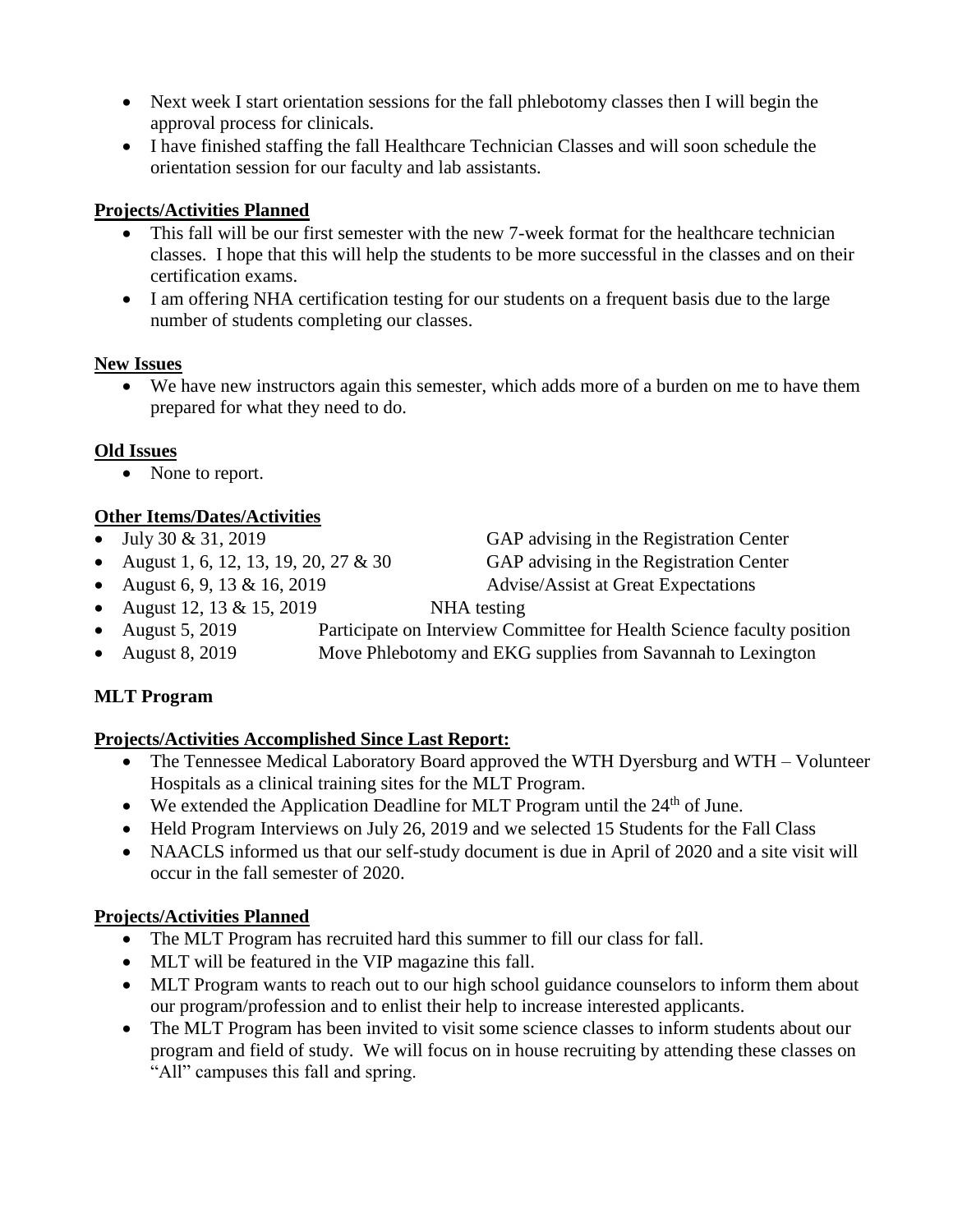#### **Upcoming events:**

#### **Continuing Issues:**

- Attended the Advisory Committee meeting for the UTCHS-Clinical Laboratory Sciences program on 7-25-2019. We discussed encouraging students to work toward articulating from MLT to MT or the baccalaureate level of our profession.
- Microbiology clinical sites were discussed as this is a problem of many programs now. There is a severe shortage of sites to train in microbiology. An example is WTH bought Dyersburg and Martin hospitals. They now send ALL their micro to the main WTH campus at General.
- Recruitment is a huge need for our program.

### **OTA Program**

#### **Projects/Activities Completed Since Last Report**

- Student advising
- Assisted with development of PTA/OTA CEU course to be held in July
- Faculty meeting
- Performance Evaluation
- OTA Interviews
- Attended GE sessions
- Attended Accessibility Training
- Updated OTA web page
- Updated pass rate for class of 2019
- Assisted with hosting Teepa Snow Dementia Course
- Updated Student handbook and fieldwork manual
- Created a comparison of courses template to assist with new standards compliance and begin Interim Report
- Revised OTAP 2220, OTAP 2110, OTAP 2330, OTAP 2310 to be in compliance with new accreditation standards
- Attended SOTA meeting
- Attended meeting with Murray State
- Oversee OTAP 2210 Pediatrics Course

## **Projects/Activities Planned**

- OTA orientation August 2, 2019
- Organize orientation materials
- Update strategic plan
- Meet with OTA program directors statewide to update accreditation standards to be in compliance with new standards to take place in 2020
- Assess Fieldwork education data
- Revise OTAP 2340, OTAP 1210, OTAP 1130, OTAP 1220, OTAP 1310, OTAP 1320
- Attend Great Expectations for August dates

#### **Upcoming events:**

- **Convocation 8-22-2019**
- **Classes begin 8-26-2019**
- **Backpack Awareness Event 9-2019**
- **Fall Prevention Event with PTA 9-2019**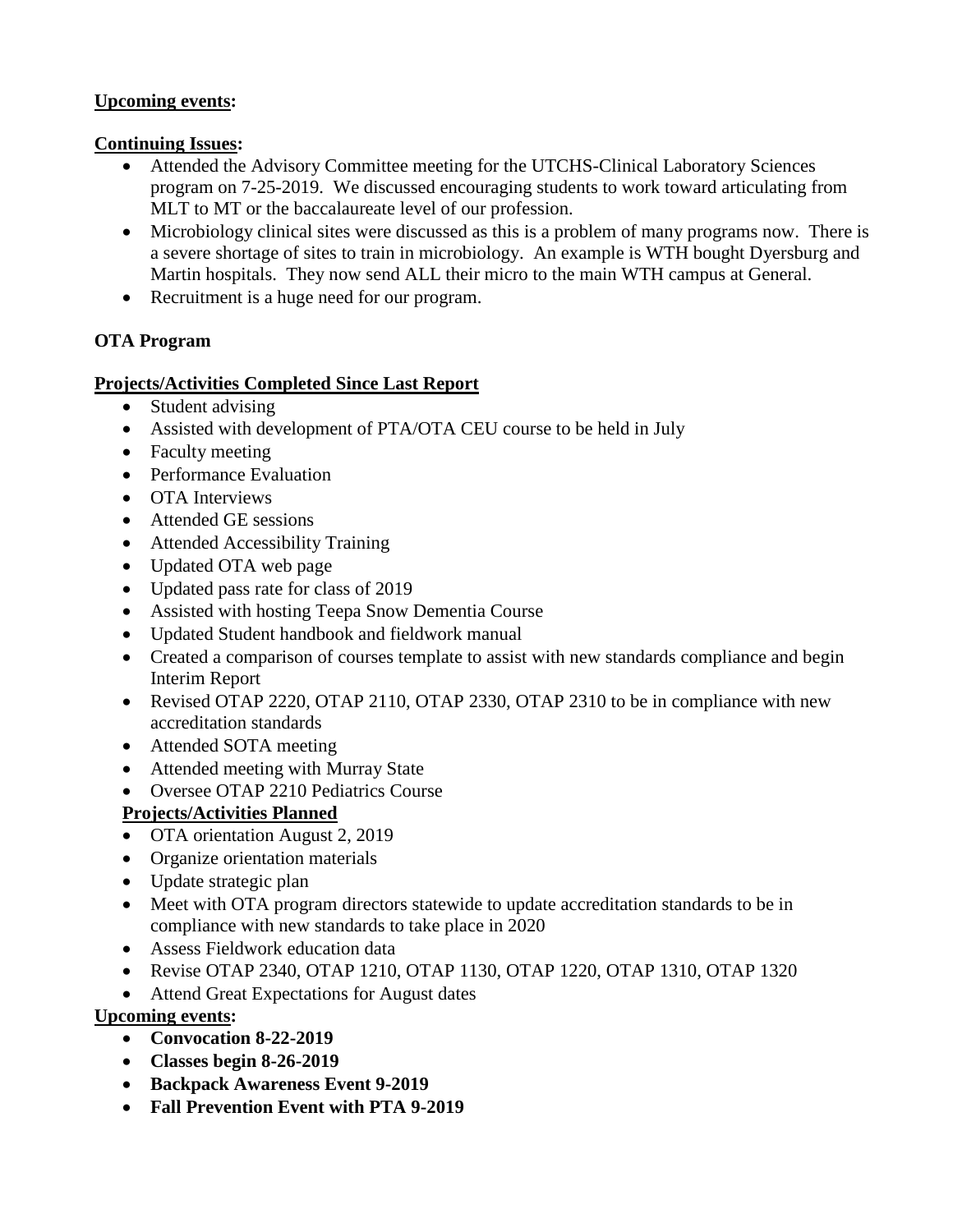#### **Program Innovation**

#### **Projects/Activities Accomplished Since Last Report**

- Safe Kids Meeting
- Mental Health Collaborative meeting
- Crisis Intervention class
- Student Advising
- Fire Science recruitment
- Meeting with Fire Commission representatives
- Great Expectations
- Campus meeting with Universal Learning
- Meetings regarding Adult Education
- Suicide Bomber Prevention and Response Training
- Fire Convention/conference vendor for recruiting
- Civitan Conference

# **Projects/Activities Planned**

- Student Advising
- Safe Kids Meeting
- Great Expectations
- West TN Emergency Conference
- Comparison of fire courses with commission courses to determine ability to give cross credit

## **PTA Program**

- Current cohort  $= 23$  (Class of 2020)
	- o All of these students have completed their first clinical experience this summer. They are completing other clinical assignments currently and I am working on their final grading.
	- $\circ$  First year comprehensive testing results = 21/22 students were successful. One student is yet to take due to National Guard requirements. Hope to be completed with this requirement this week.
- Final comprehensive testing for the Class of 2019 was finally completed at the end of May. Three attempts were required for all.
- The Class of 2019, who had not already tested in April, completed the National Physical Therapy Examination (NPTE) on July 9.
	- o Our revised graduation (see below) numbers were 22 out of 24 (instead of 23 out of 24 has previously reported) for a **91.6% graduation rate**.
	- o 20 of the 22 class members have now tested. 17 of the 20 passed. 3 did not (of these 3 2 were students who had to repeat the comprehensive final, the third one scored very low on the final). **Pass rate = 85%**. 2 reported that they did not test because of personal reasons (one of these was a student who had to repeat the comprehensive final).
	- o I do not have employment information for the Class of 2019 as of yet. 6 have reported to me that they have obtained employment so far.
- One Class of 2019 student did not pass her last terminal clinical experience (that was delayed because of an unrelated back injury) and ultimately resigned from the program effective July 8 despite having an opportunity to remediate this clinical experience with Methodist-LeBonheur. I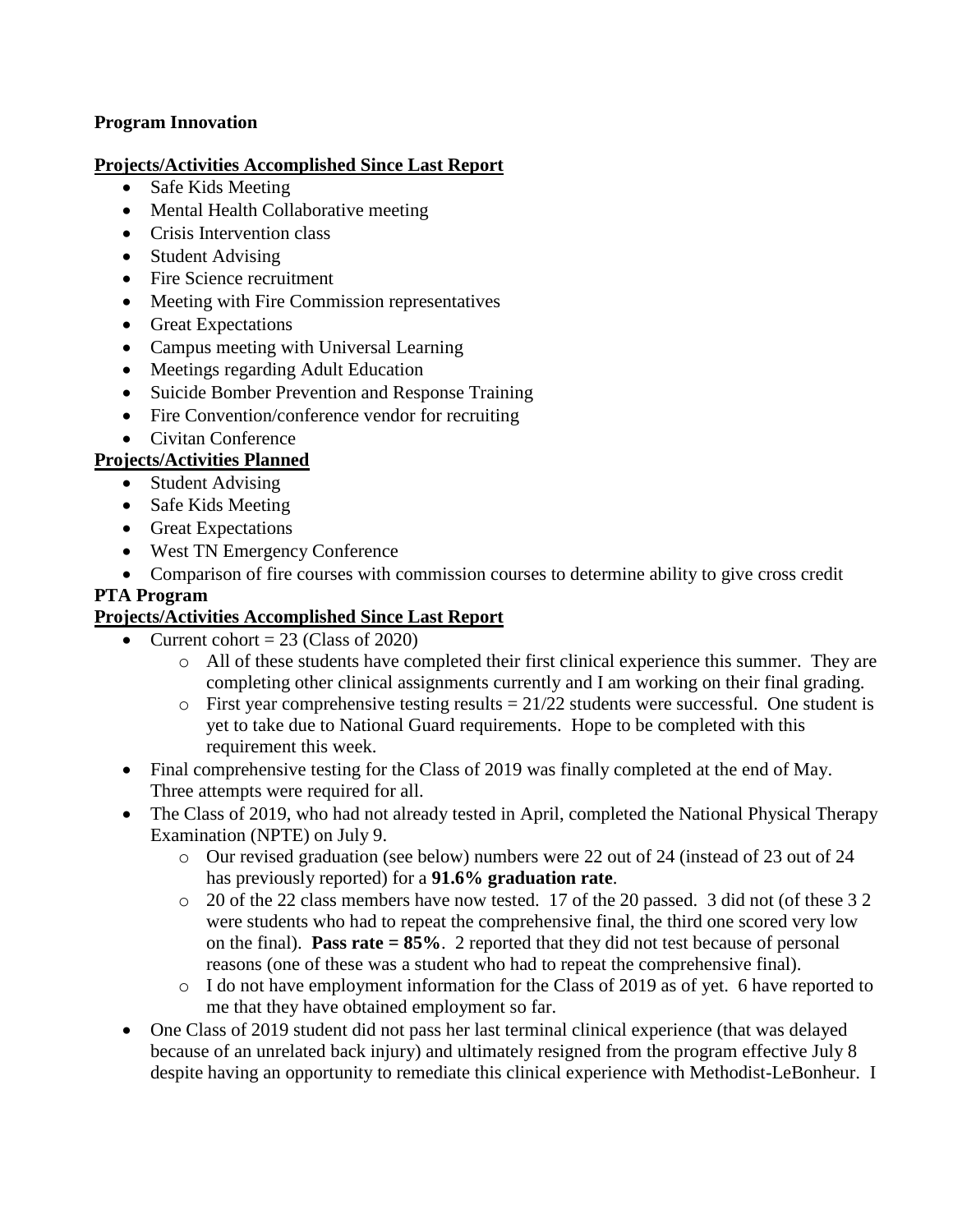plan to try to speak with her again about her "opportunities" to complete this experience and the program later this summer.

- Class of 2021 Orientation Day is planned for August 7. One of the 22 accepted students declined her position and an alternate has been moved into this position.
- 60 people attended our July 16 CEU event. We profited approximately \$1700.00 for the Workforce Development Office.

# **Projects/Activities Planned for This/Next Week**

- Complete first year comprehensive testing.
- Final grading for PTAT 2492.
- Preparations for Orientation Day for the entering students.
- Program assessment

## **New Issues**

- Testing remediation for 3 students from Class of 2019 who did not pass the NPTE on first attempt.
- Applicant quality.
- **Employment concerns continue due to pending Medicare changes that begin this fall.**

# **Old Issues**

- U of M announced last week that their DPT and OTD programs will begin in the "next year or so."
- FHU's interest in developing a PTA program. They have hired a program director.
- **I continue to monitor the area's employment market for PTAs.**
- Maintaining clinical agreements.

## **Other Items/Dates/Activities**

- $\bullet$  We will be celebrating the 50<sup>th</sup> anniversary of the PTA this year with a coordinated effort with the Tennessee Physical Therapy Association (TPTA) during September (this was delayed from a proposed earlier time).
- I have been appointed by Gov. Lee to the TN Board of Physical Therapy and will begin serving a 3 year term effective in August.
- I am working with a Task Force of area clinicians/employers to plan for continuing education efforts to more effective and affordably meet the continuing competency needs of PTs and PTAs in our area.

## **Radiography Program**

Ms. Benson was conducting a site visit out of state when we received the email regarding the status reports. She had been approved for annual leave today (7/29/19) before she left for the site visit.

# **Respiratory Care Program**

## **Projects/Activities Accomplished Since Last Report**

• The program hosted the Kettering Review Seminar July 1-3 here on campus to enhance the students' preparations for taking the national exams post-graduation. In addition to the ten JSCC students there were nine additional attendees, including one from Michigan and one from Indiana.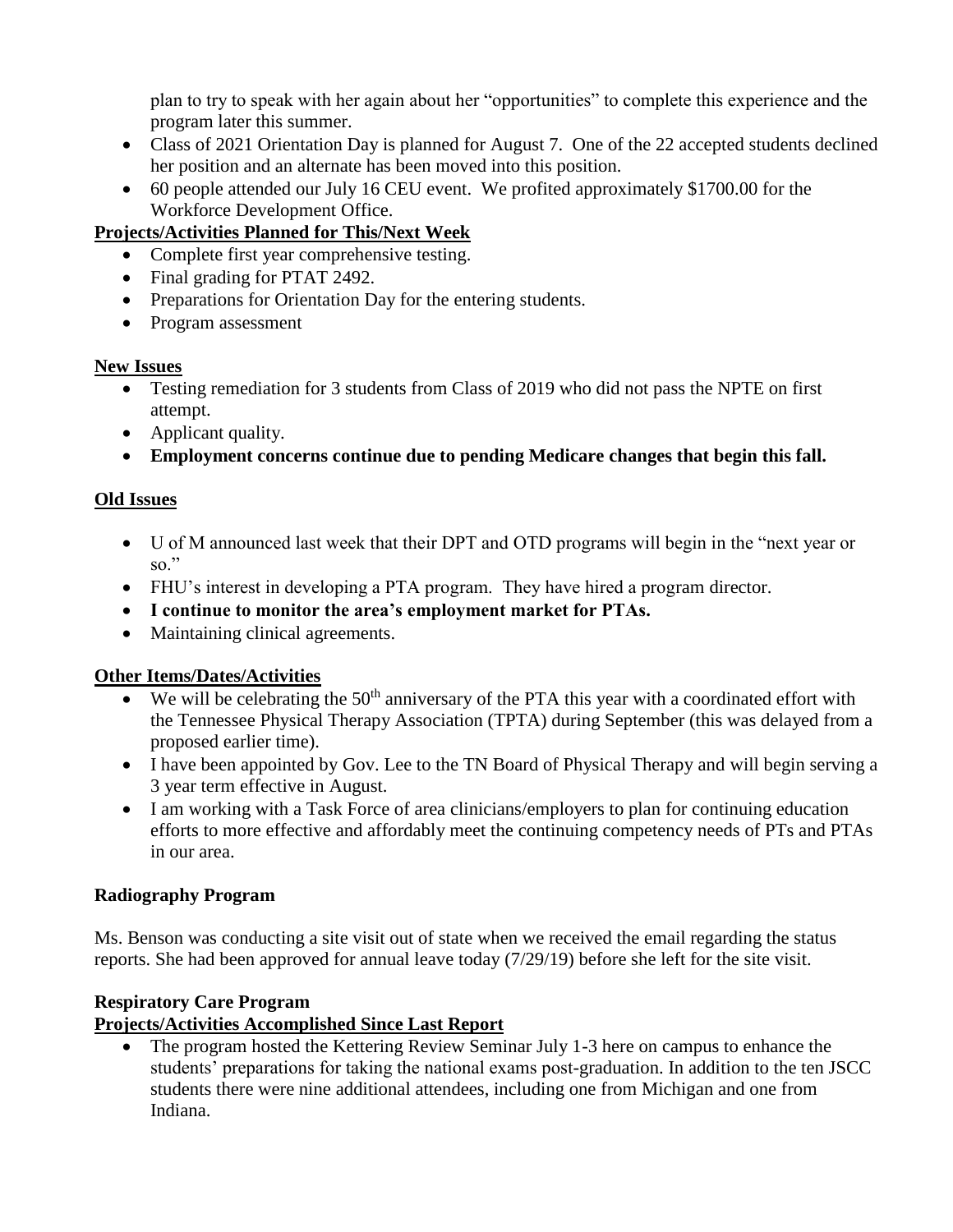- JSCC is hosted the Golden Circle Chapter of the Tennessee Society for Respiratory Care summer seminar on Monday July 8. It was well attended by the respiratory care community.
- Christie Ward attended the American Association for Respiratory Care annual educators and managers meeting July 19 - 23 at Fort Lauderdale, FL. She obtained valuable information regarding accreditation standards and changes.

#### **Projects/Activities Planned**

• The pinning ceremony for the 2019 graduates will be on Thursday, August 1 at 6:00 pm in the Ayers Auditorium.

#### **New Issues**

• None to report.

#### **Old Issues**

• The deadline for the CoARC 2019 Annual Report of Current Status, which is usually on July 1, has been extended due to software enhancements. Cathy Garner will be notified when the open date is released and she will have 90 days to complete and submit the report.

### **Other Items/Dates/Activities**

• None to report.

#### **Math and Science Division Projects/Activities Accomplished Since Last Report:**

- Attended the following:
	- o Academic Council meetings
	- o Great Expectations Jackson and Lexington
	- o JSCC Open House
	- o Lexington Center/Henderson County Building lease meeting
	- $\circ$  Hiring Committee for Maintenance position  $2<sup>nd</sup>$  shift
	- o Accessibility training
- Math Summer Bridge Program completed Karen West instructor
- Coordinated with Adult Ed staff for office and room space.
- Hosted TBR SAILS teacher training July 23rd
- 62 departmental microscopes were cleaned and serviced
- Completed hiring process for 2 Biology faculty positions
- Selected and entered DEI course materials
- Online course development meeting for AGRI 1020
- Met with new Biology DE faculty at TCA to go over course content

## **Projects/Activities Planned for Immediate Future**

- Math Co-req revision meetings with adjunct faculty
- Summer and Fall Schedules
- BIOL/A&P lab reorganizations
- Accessibility audit
- Attend THEC-MTSU Gen Ed Summit August 7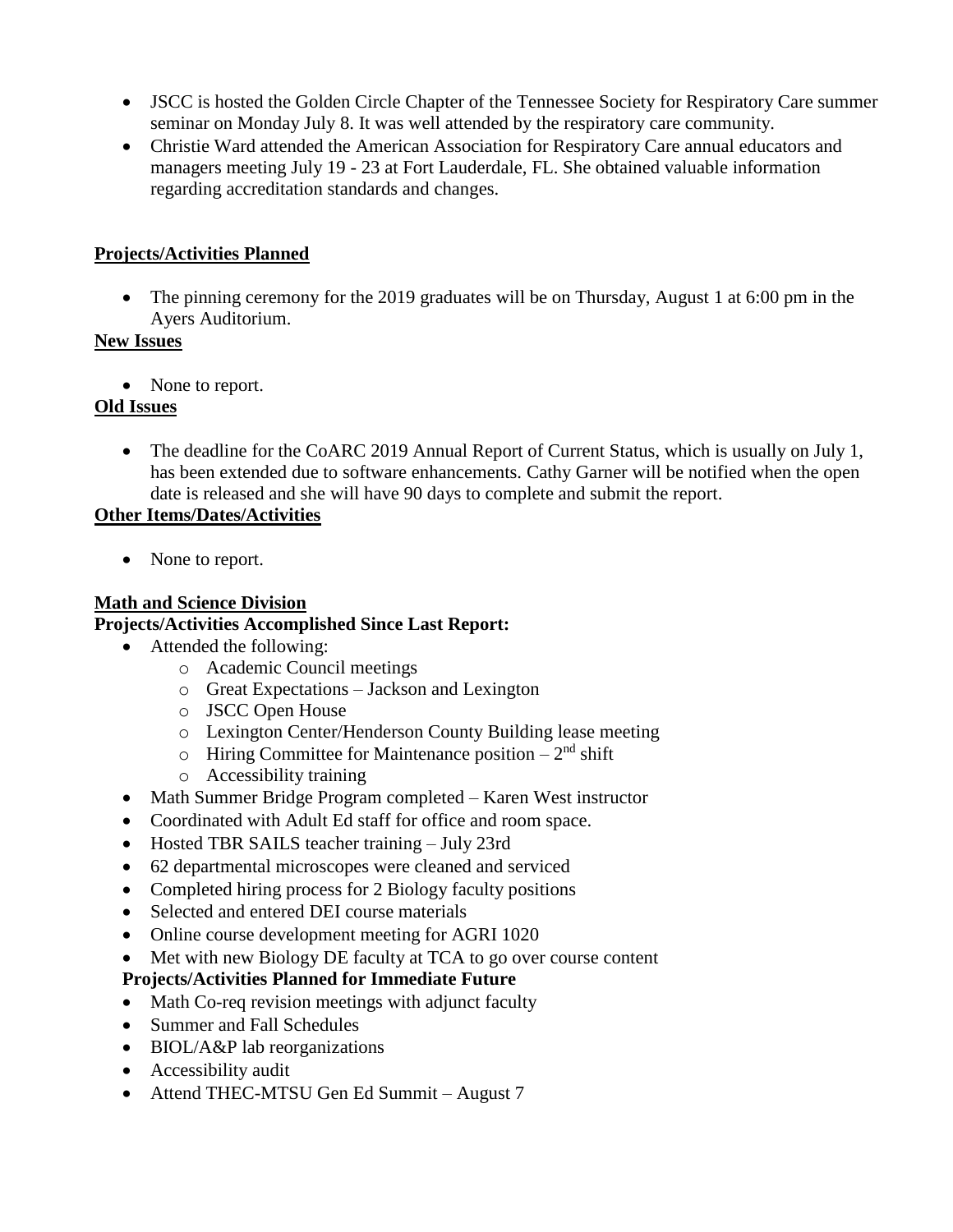- Attend e-Campus Summer Academy at TBR– August 8-9
- Attend TNFB Commodity Advisory Board Meeting August 9 Franklin

### **Nursing**

### **Activities and Projects Accomplished Since Last Status Report**

- Development and initial offering of revised NUR 140 Nursing Transitions II course
- Development and initial offering of revised HSC 190 Pathophysiology course
- Daily responses to student inquiries for program information, application assistance, and advisement.
- Assignment of advisors for newly admitted students
- Multiple program information sessions
- Faculty and staff participation in multiple Great Expectation sessions
- Participation in college Open House
- Fall clinical planning and unit requests for courses
- Presentation on nursing supply, demand, and educational programs for local chapter of TN Organization of Nurse Executives
- Four faculty participated in accessibility training offered by Chattanooga State Community College staff
- Search committee meeting and applicant reviews
- Participated in Academic Council and program curriculum meetings
- Fall course calendar planning, revisions of program student handbook, content outlines for NUR 120, and study packet for NUR 110

### **Projects/Activities/Goals Planned for Next 2 Weeks:**

- Accessible nursing syllabi
- New student orientations
- Participate in Academic Council, Convocation, and other meetings
- Adjunct faculty evaluations
- Promise of Nursing grant reporting
- Universal Precautions training for RIFA staff

#### **Other:**

• Monitoring of spring 2019 graduate NCLEX-RN success is ongoing.

#### **Social and Behavioral Sciences Division**

#### **Projects/Activities Accomplished Since Last Report Administrative Activities**

- Faculty Evaluations:
	- o Continued review IOTA 360 results for evaluative and goal-setting purposes
	- o Completed part-time faculty evaluations
- Classroom furniture delivery and installation in C205 for spring pilot of Distance COL1030
- Student advising, class assistance, late withdrawals  $\&$  adds
- Continued work on DEI texts
- Confirmed approval for UTM McWherter site to offer Social Work Diversity course fall semester only
- Course equate sessions on Fridays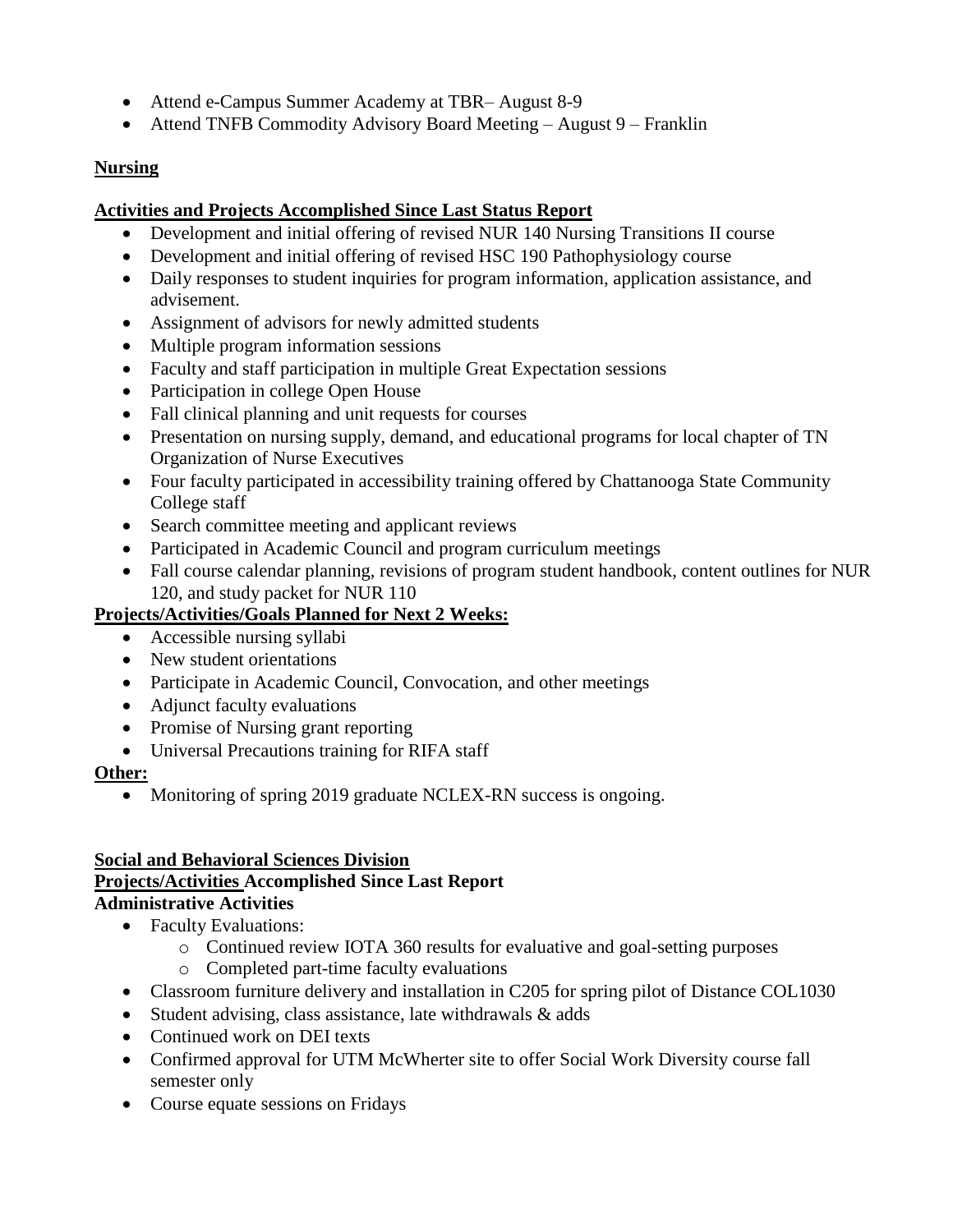- Secured whiteboard for Paris location for SBS division needs there
- Zoom meeting with Vol State related to their use of On Course for a FYE course
- Continued moving faculty around on schedule and staffing courses
- Discussions with Dual Enrollment Coordinator for high school needs
- Attended Faculty Council meeting (July 22)
- GE Advising  $2+$  LS (July 16)
- Attended Gray and Associate's Zoom Informational meeting (July 9)
- DREAM team meeting (July 10)
- President's Open Forum attendance (June 18)
- Academic Council meetings: Minute taker, submitted minutes for review (June 19 & July 19)
- Communication with IR related to exam for Dual Credit CRMJ
- COL 1030 and Psychology
	- o Faculty meetings and calls with new/potential faculty
		- Kevin Lester-COL1030 and PSYC 1030 online to begin with
		- Shari Wood-COL1030 in Lexington
		- Sherri Middleton—PSYC and COL1030 (Henry County area resident)
		- Leah Gray—COL 1030
- Trainings:
	- o Columbia State Community College Teaching and Learning Center Coordinators meeting (July
	- o SPOL Training and Development of new SPOL goals (June 26)
	- o Therapy-related Webinar: Courtney Armstrong (RECON Therapy)
- Distance Education
	- o Online course development need review and related discussions with faculty continued
	- o Attended some of the JSCC Access. and Universal Design training July 22-24

## **Academic Activities**

- o Presented at the Tennessee Licensed Professional Counselor's monthly 3 hour CE training: "Using Therapeutic Language to Improve Communication"
- o Teaching summer online course;
- o Keeping faculty updated on student attendees, dates and times of Great Expectation advising sessions
- o Working on online course continued improvement related to Accessibility/Other (PSYC 2130)
- o I am reading *Range* by David Epstein (relevant to career placement) and *The Uninhabitable Earth*, by David Wallace-Wells (relevant to becoming a sustainable world for as long as possible)

- $\bullet$  BIT
	- o Co-convener planning training meeting for August
- Make doodle poll for COL1030 new faculty training needs
- GE Advising 2+ date: Friday, August 9
- Schedule/Plan CRMJ A.A.S. Advisory Committee meeting
	- o Need to review planning and training center desires with K. Perrin
- A good Banner 9 Training if available
- Follow-up emails to all part and full-time faculty related to 2019-20 division goals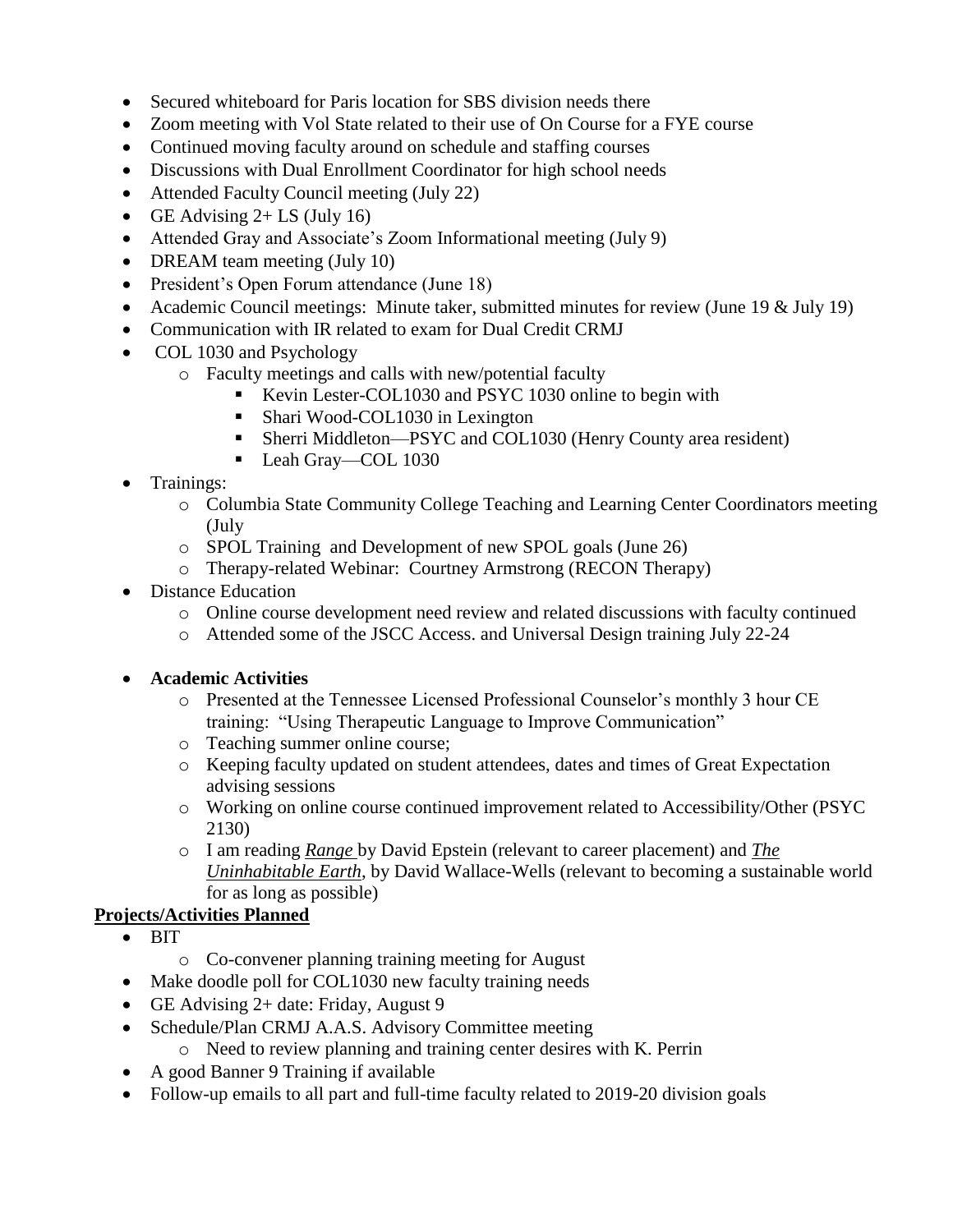- Data requests related to the following areas:
	- o COL1030 completion/other
	- o CRMJ for SPOL goal updating
	- o Social Work for planning and goal-setting needs

### **New/Continuing Issues**

- We need a (PHED) First-Aid and Safety qualified instructor for 2 full classes
- Faculty advising load management for CRMJ and EDU
- Accessibility Discussions with Faculty
- Planning for SBS digital newsletter put on hold

### **Off Campus Centers and Locations**

#### **Humboldt - Lisa Rojas, Director**

## **Projects/Activities Accomplished Since Last Report**

• Nothing Reported

### **Lexington - Sandy Stanfill, Director**

Attended Henderson County Asset Base Plan

## **Paris/Dresden Locations –Shannon Mayo, Coordinator**

### **Projects/Activities Accomplished Since Last Report**

- Attended Chamber Meetings
- Held Great Expectation Sessions
- Worked with Resource Force Panel to be absorbed by the Chamber
- Attended Weakley County ReConnect Session
- Attended Adult Education Training
- Attended TNTrained
- Met with Mark Maddox
- Met with several potential students
- Attended Chamber Ribbon Cuttings
- Held Testing Sessions for students
- Worked Chamber Event
- Met with different entities regarding building improvements

## **Projects/Activities Planned**

- Continue to hold Great Expectations Sessions
- Meet with Chamber regarding grant
- Work on holding Advanced Excel Workforce class
- Continue to work on marketing
- Continue to grow Resource Force Panel (to be absorbed by Chamber)
- Work on TN Trained project
- Work on building improvements

#### **Savannah -Meda Falls, Director**